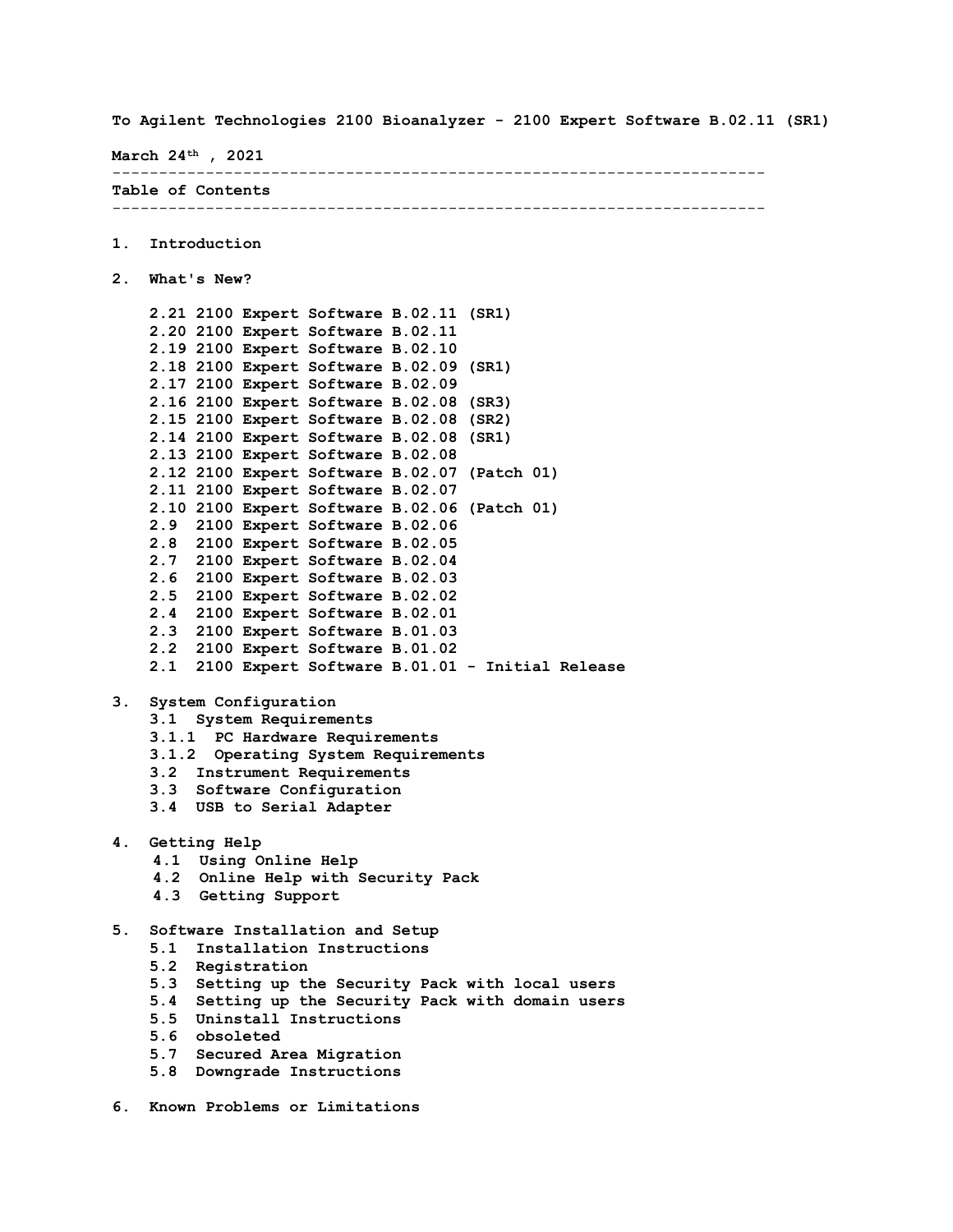#### ----------------------------------------------------------------------

# **1. Introduction**

----------------------------------------------------------------------

This document provides last minute information about the Agilent 2100 Bioanalyzer - 2100 Expert Software.

----------------------------------------------------------------------

# **2. What's New?**

----------------------------------------------------------------------

# **2.20 2100 Expert Software B.02.11 (SR1)**

#### **NOTE!**

# **This software version requires firmware revision C.01.069**

# General Enhancements

- Fixed the "Manual Integration" feature causing duplication or shift of peak start/end points.
- Fixed launch of "DEMO Protein 80 Assay Series II" by removing forbidden characters in sample names.
- Updated "Protein 80 Assay Series II" file to reflect correct concentration value for upper marker in only the ladder well (from 60 to 100  $\text{ng}/\text{ul}$ ). This change does not impact quantitation of the assay, as the upper marker concentration was correct for samples.
- Fixed an issue that could occur during uninstallation and cause corruption of .NET Framework "machine.config" file.

# Security Pack Enhancements

- Fixed situation that comments provided through the signature dialog during "Verification" were previously not recorded in the logbook (signature log).
- Fixed a specific error "Method failed with unexpected error code 87", potentially occurring during application launch related to corrupted registry keys for printers.
- Fixed a defect where comments entered during "Signature" dialog were overwritten in the logbook (signature log).
- Fixed a situation where the automatically generated PDF reports after workflow finalization did not contain final logbook information (signature log, audit trail).
- Closed a security vulnerability related to the logbook.
- Closed a security vulnerability related to the electropherogram.

# **2.20 2100 Expert Software B.02.11**

#### **NOTE!**

 **This software version requires firmware revision C.01.069**

#### General Enhancements

• Replaced MSXML 4 by MSXML 6.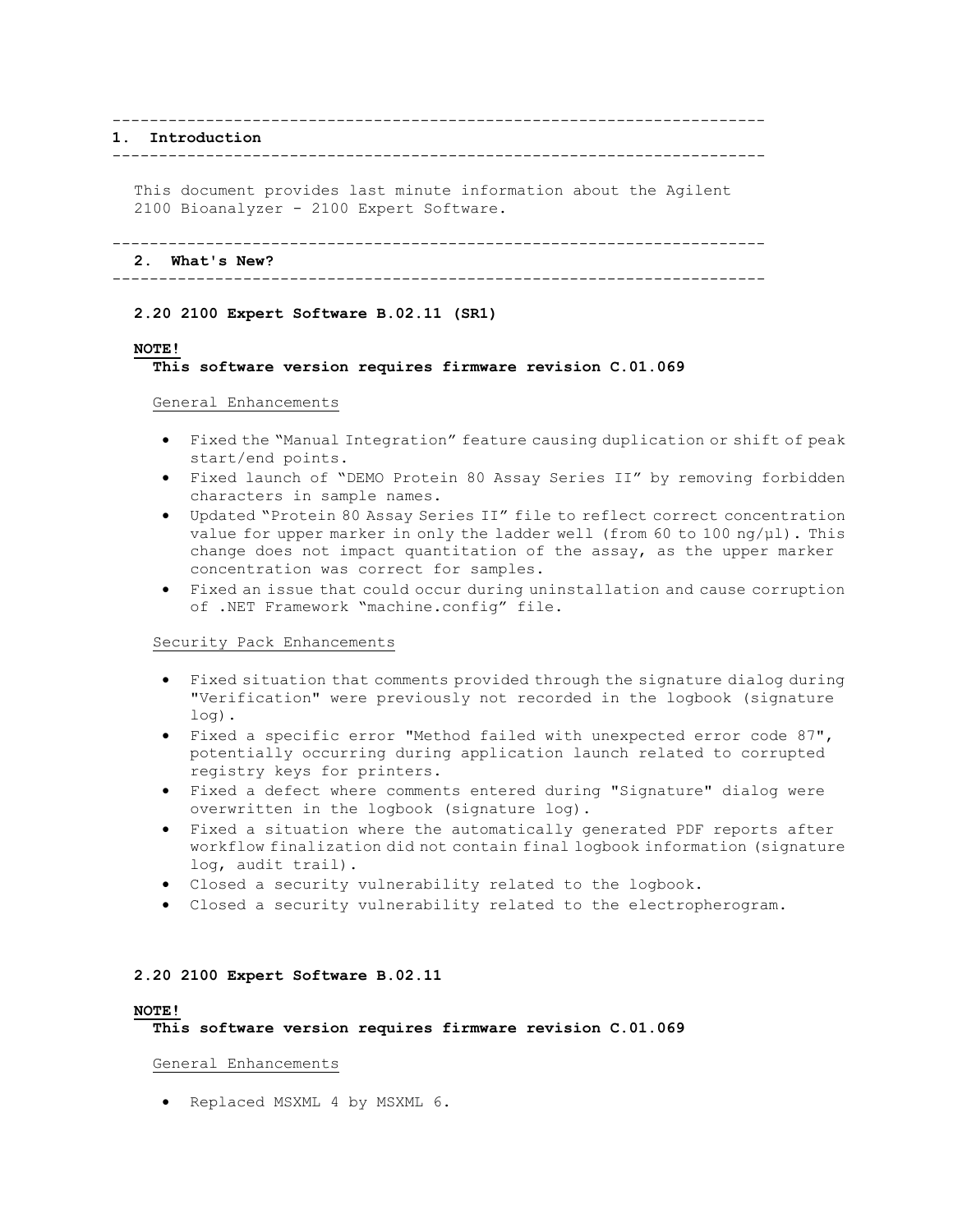#### **2.19 2100 Expert Software B.02.10**

### **NOTE!**

# **This software version requires firmware revision C.01.069**

# General Enhancements

- New assay: RNA DV200 RNA Nano and Pico assay for analysis of FFPE RNA samples.
- Removed laser stability test from the Hardware Diagnostics tests.
- Fixed a situation when the 2100 Expert application could be started before the actual setup was completed.
- Updated the Environment Checker to detect unsupported COM-port settings, USB/serial drivers or screen resolutions.
- Comparison files: PDF reports now only allow migration time as X-axis description. This is intended due to the lack of a combined calibration curve in comparison files.
- High Sensitivity DNA assay: Fixed a typo in the "mouse-over" tooltip information of peaks or gel lanes. Molarity is now correctly displayed in units of "pmol/l" instead of "nmol/l".
- Fixed a shift of column headers after export of logbooks into HTML format.
- The previously classified error "Optical Signal too high" was re-classified as "Information only".
- Fixed issue where the file name was truncated for CDF file export.
- Fixed a situation where forbidden characters could be pasted into sample names or comment fields.
- The comma character is now forbidden for sample name and comment input fields to prevent problems during import and export.

#### Security Pack Enhancements

- Updated Environment Checker to detect problems during elevation process via the generic "2100System" account.
- Fixed migration of method owner information from backups of the Secured Area when migrating between two different PCs or after re-imaging of one PC. Requires the backup to be generated with B.02.09 or higher.
- Fixed situations when operators are not able to change users or the current tab due to unsaved changes.
- Enhanced elevation procedure robustness during application launch.
- Fixed export functionality for "Previous System Log Files".
- Fixed a version B.02.09 specific situation where input of decimal values for setpoint changes resulted in a corrupted logfile entry in section "New / Old value" [Run Log, System Log, Signature Log, Audit trail].
- Fixed a minor typo in the "Select all" functionality of de-archiving.

# **2.18 2100 Expert Software B.02.09 (SR1)**

# **NOTE! This software version requires firmware revision C.01.069**

General Enhancements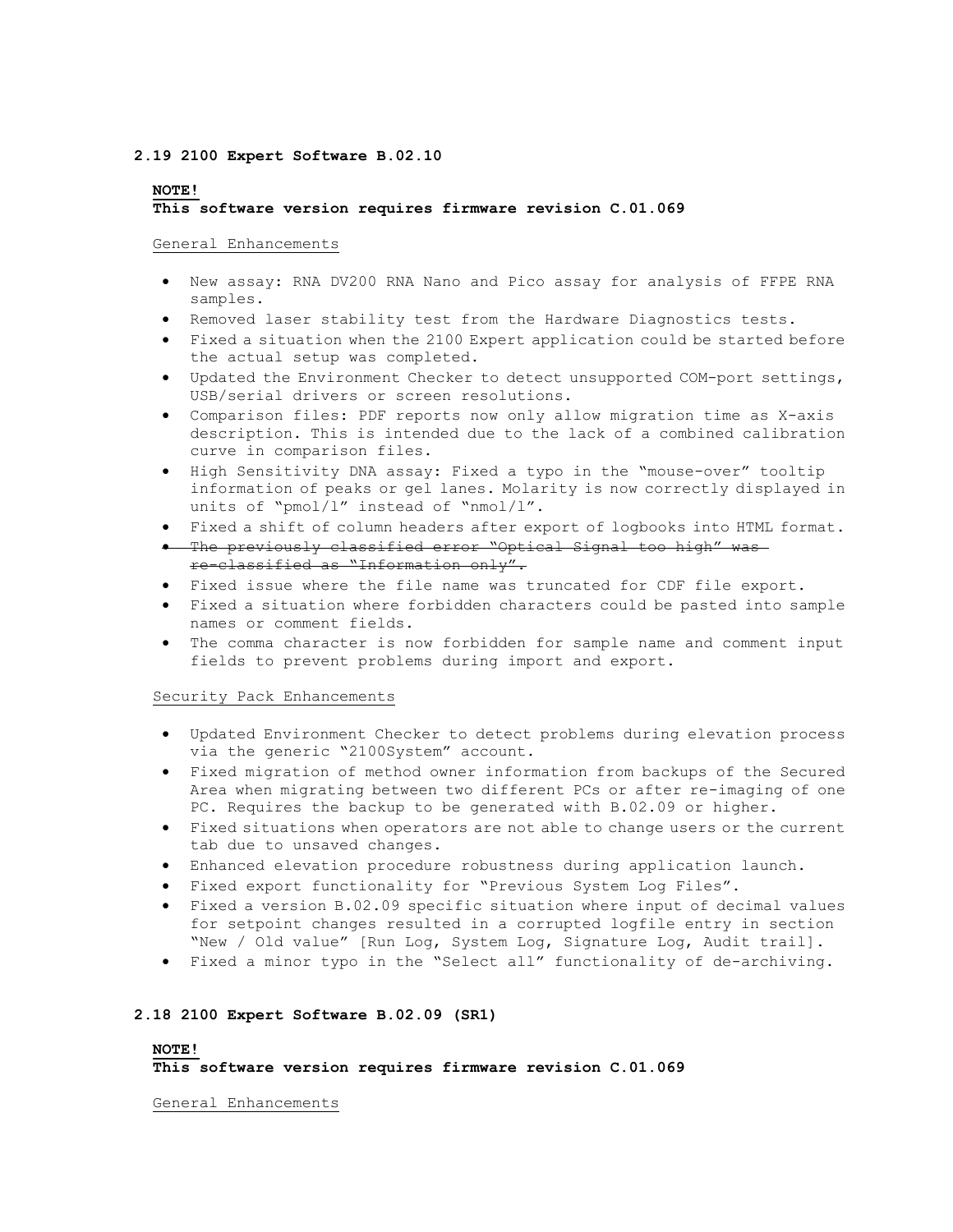• Fixed occurrence of cryptic filenames on disk and in paper and PDF reports when operating the 2100 Expert B.02.09 application.

# **2.17 2100 Expert Software B.02.09**

### **NOTE!**

# **This software version requires firmware revision C.01.069**

#### General Enhancements

- Windows 10 operating system compatibility.
- Support for new Bioanalyzer instrument type G2939B.
- Updated hardware diagnostics tests for Bioanalyzer instrument G2939B.
- Introduction of "2100 Environment Checker" for scanning for correct regional settings and printer setup.
- Fixed working directory issue that previous system logbooks could not be opened.
- Fixed vulnerabilities for some ActiveX components, CodeSite Dispatcher and MSXML4 by enrolling EMET.
- Fixed a shift of column headers after export of logbook entries to either TXT or HTML file format.
- Implemented a backup strategy to avoid corruption of data files.

#### Security Pack Enhancements

- A backup directory will now be generated during the uninstallation.
- Fixed issue with result flagging crashes (due to missing printer installation).
- Fixed discrepancies with time stamps after export of logbook entries including the audit trail.
- Implemented a meaningful error message in case the Security Pack was set up with an invalid user/password/domain combination for the generic "2100System" account.

### **2.16 2100 Expert Software B.02.08 (SR3)**

# **NOTE! This software version requires firmware revision C.01.069**

# Security Pack Enhancements

- Files generated by "Save Selected Sample" will now be directly exported to the export directory outside the Secured Area of 2100 Expert.
- Status of the verification reports (pass/fail) is now updated properly.
- Disabled the possibility to force overwriting of existing method or verification files.

# **2.15 2100 Expert Software B.02.08 (SR2)**

#### **NOTE!**

 **This software version requires firmware revision C.01.069**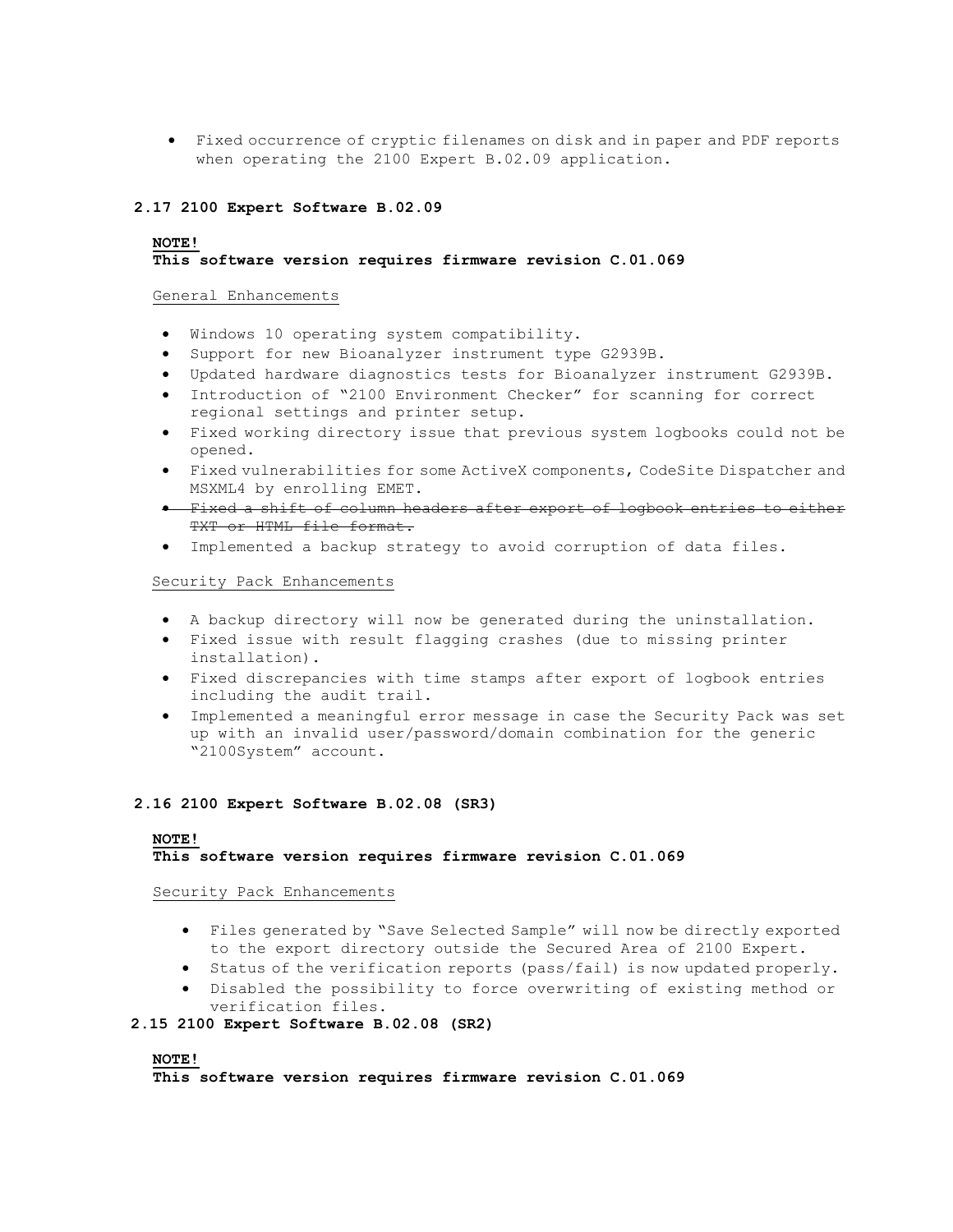#### General Enhancements

• Fixed audit trail inconsistency when working with "Save Selected Sample" in Security Pack

Prior versions of Security Pack (B.02.03 to B.02.08 (SR1)) were discovered to possibly display incorrect sample names when the "Save Selected Sample" option is chosen. This does not apply to any data files where no selected samples have been saved into a new file. A fix has been implemented with B.02.08 (SR2).

For any entries in the audit trail affecting deselected samples using "Save Selected Sample" the sample names will be displayed as 'Deselected'.

# **2.14 2100 Expert Software B.02.08 (SR1)**

# **NOTE!**

# **This software version requires firmware revision C.01.069**

General Enhancements

- Fixed instrument connection issues causing the data acquisition to abort intermittently
- Fixed a bug causing rRNA ratio result to change to 0 after modifying fragment start or end times
- Fixed IQ and OQ issues with Operating Systems languages other than US English
- Fixed instrument detection issues on systems with unusual COM port names

#### **Please note:**

**This software version has been tested with the newest version of the Prolific USB to Serial Adapter driver. If you are using a USB to Serial Adapter driver to connect your computer to the 2100 Bioanalyzer, please make sure to uninstall all previous versions of this driver and install the version which is delivered with this USB drive (please see chapter 3.4 for more details).**

#### **2.13 2100 Expert Software B.02.08**

# **NOTE!**

# **This software version requires firmware revision C.01.069**

General Enhancements

- Added support of Windows 7 Professional (32 bit and 64 bit)
- New export format: AIA/ANDI

# **2.12 2100 Expert Software B.02.07 (Patch 01)**

#### **NOTE!**

**This software version requires firmware revision C.01.069**

# General Enhancements

• Fixed a bug when performing HV accuracy test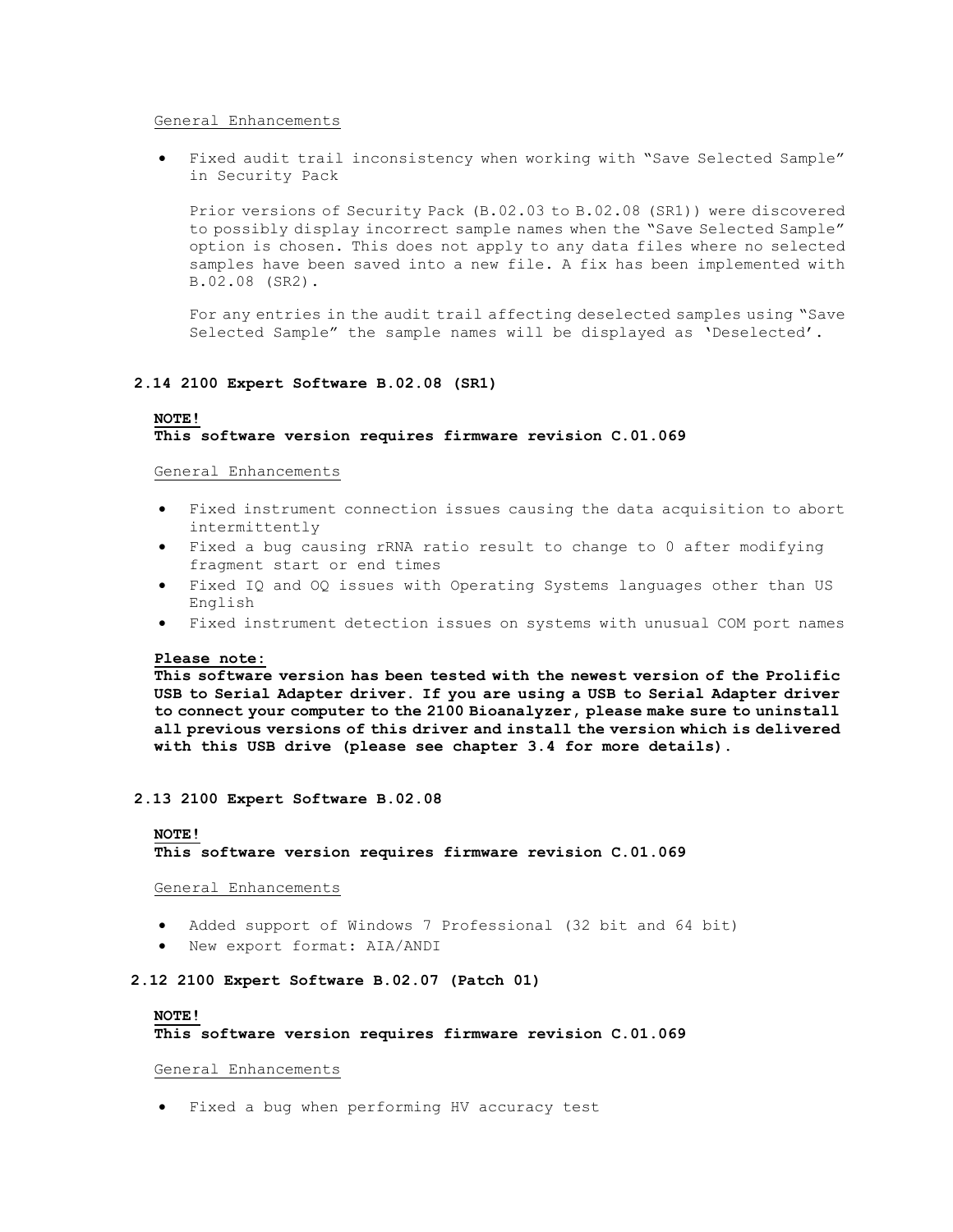- Added missing help index
- Fixed a bug causing system freeze when trying to search help

### **2.11 2100 Expert Software B.02.07**

# **NOTE! This software version requires firmware revision C.01.069**

General Enhancements

- Support for new Plant RNA Nano and Plant RNA Pico assay (run assays with standard RNA 6000 Nano or RNA 6000 Pico kits and reagents)
- Support for new High Sensitivity DNA assay
- Support of Windows Vista Business SP1

# **Please note:**

**Starting with this software version it is not possible to operate 2100 Bioanalyzer instruments with product number G2938A. Last software version to support G2938A is Agilent 2100 Expert Software B.02.06. G2938B, G2938C and G2939A type instruments can be used without any problems. Existing data files acquired by G2938A can be reanalyzed without any problems.**

**In case you already installed B.02.07 and you still want to use your existing G2938A instrument, you have the following options:**

- **1. Having no data acquired yet by B.02.07, downgrade software (see section 5.8).**
- **2. Having data acquired already by B.02.07 with another instrument, downgrade software and install B.02.07 (or higher) on a separate PC.**

#### **2.10 2100 Expert Software B.02.06 (Patch 01)**

#### **NOTE!**

**This software version requires firmware revision C.01.069**

# General Enhancements

• Fixed a bug when opening DNA files and Protein 80 and 230 files that have been created with a version prior to B.02.06 (DNA: corrected concentration calculation, Protein: improved upper marker detection)

#### **2.9 2100 Expert Software B.02.06**

#### **NOTE!**

**This software version requires firmware revision C.01.069**

# General Enhancements

• Support for new High Sensitivity Protein 250 assay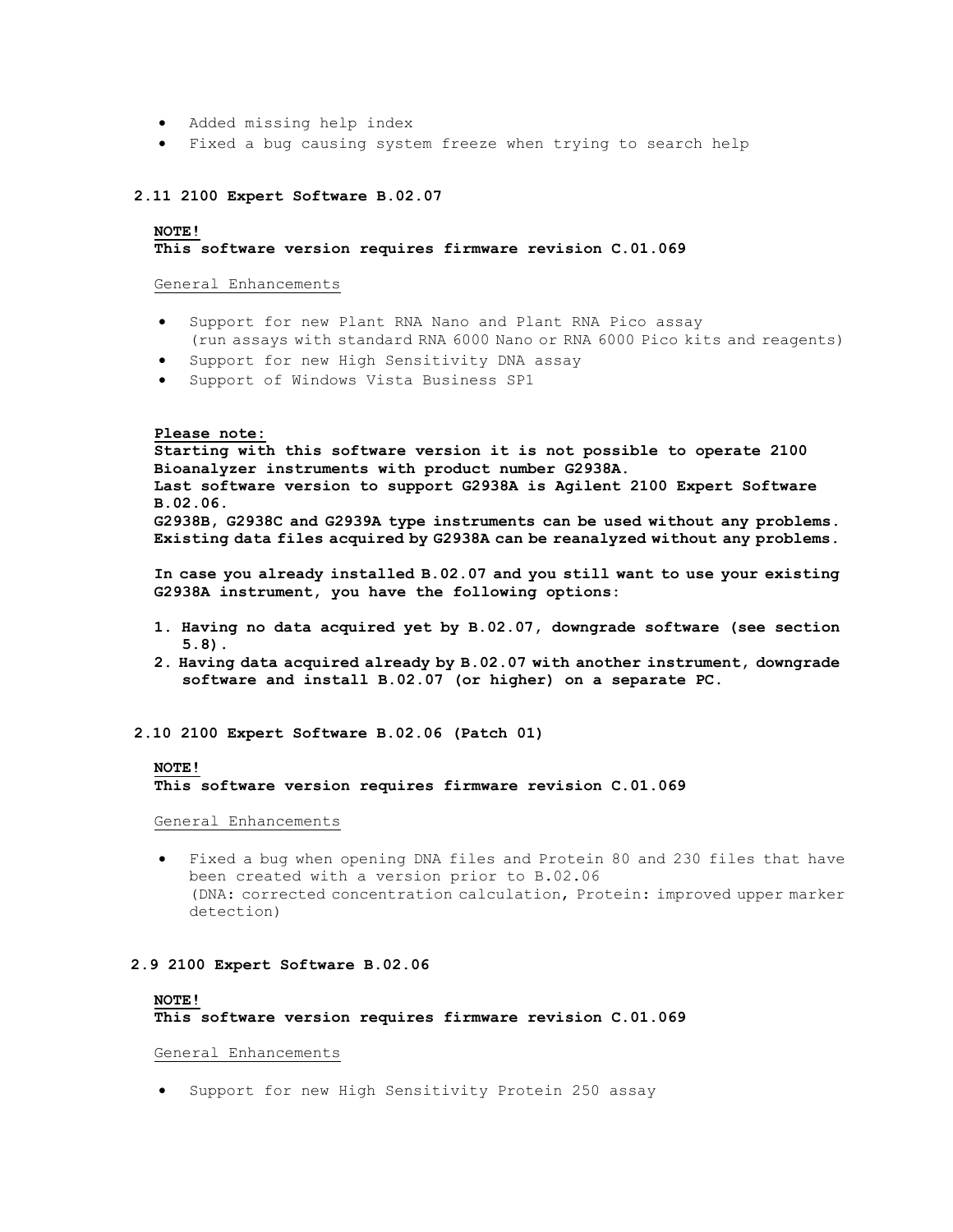- Optional input of sample names prior to run
- Support for RS232/USB adapter (PN 8121-1013)
- Ability to preview the gel-like image in the Microsoft Windows Explorer (Thumbnails view)

# **2.8 2100 Expert Software B.02.05**

General Enhancements

- Updated Small RNA Series II assay kit guide
- Aligned quantitation for Small RNA Series II assay

#### **Please note:**

**This software version contains only changes relevant for the Small RNA Series II assay compared to 2100 Expert B.02.04.**

#### **2.7 2100 Expert Software B.02.04**

# General Enhancements

- Support for new Small RNA Series II assay
- Improved Protein Series II assays

# Security Pack

• Seamless Migration from older versions (see section 5.7)

### **2.6 2100 Expert Software B.02.03**

#### **NOTE!**

# **This software version requires firmware revision C.01.055**

#### General Enhancements

- Reporting of result tables based on user settings
- New Series II Assays included
- Improved Setpoint Explorer with color coding of changed set points
- Improved comparison context to support display of up to 48 samples per file
- Added Analysis Engine Checks for Series II assays in the Verification Context

# Security Pack

- Support of Domain users
- Result table layout can be defined per method for reporting
- Automated migration option from B.02.02 to B.02.03 during setup

# **2.5 2100 Expert Software B.02.02**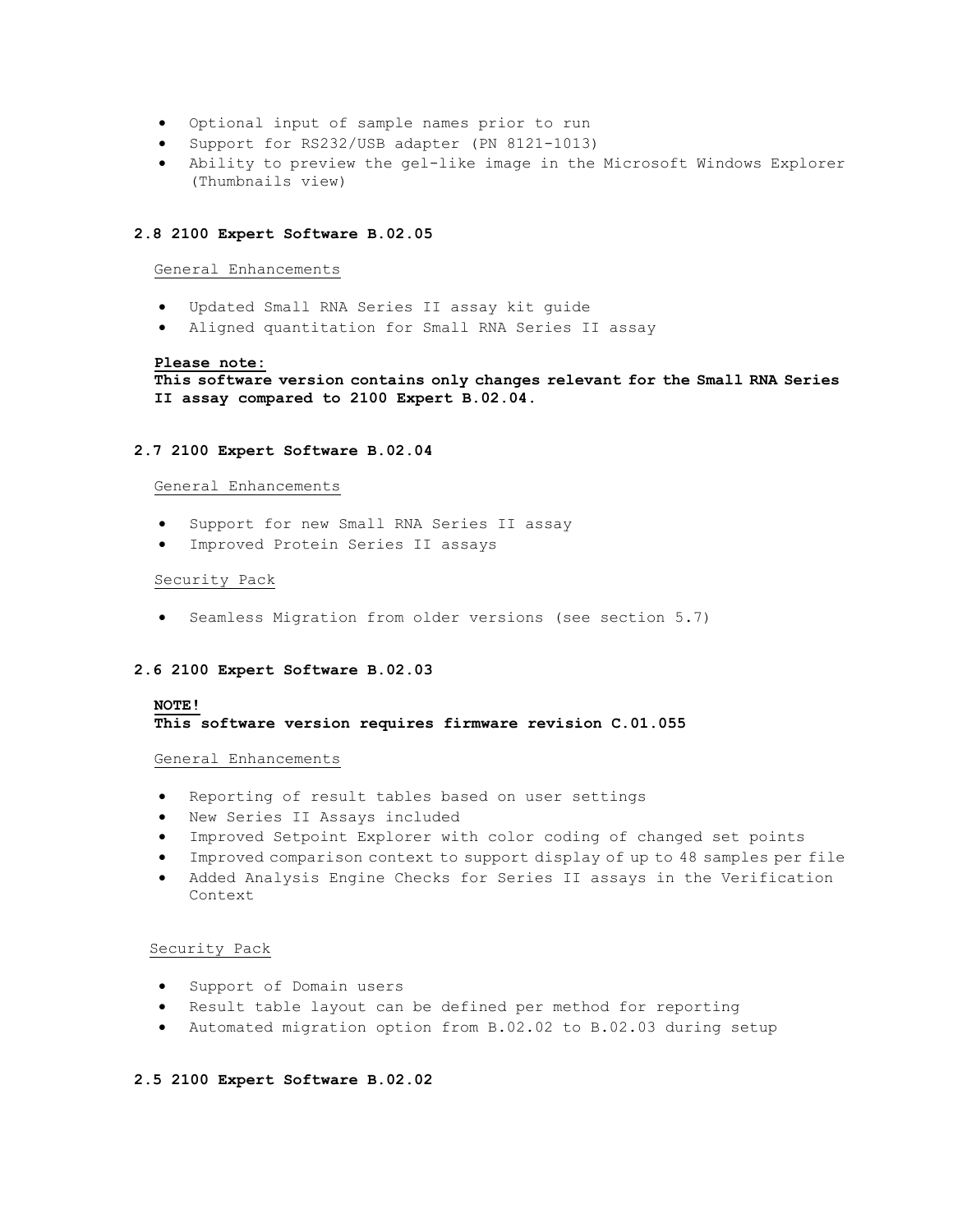General Enhancements

Added support for the new Agilent 2100 Electrophoresis Bioanalyzer instrument (G2939A).

Software Maintenance

Repair of a fault described in Service Note 2100-31.

- Differences were observed in data visualization and generated results between results at the end of a chip run and following reprocessing of the same data file.
- Repair of a fault which sporadically occurred when a file was closed in Data Context via context menu in files tree view during chip run.
- Repair of a fault related to Security Pack Export/Import functionality. When a file was exported or imported to the Secured Area, a new file version was generated but neither the signature log nor the audit trail was showing any entry for the new file version.

# **2.4 2100 Expert Software B.02.01**

### **NOTE!**

# **This software version requires firmware revision C.01.050**

#### General Enhancements

- Added support for 21 CFR Part 11 requirements (Security Pack license required)
- Added RNA Integrity number (RIN) calculation for Eukaryote Total RNA assays
- Support of XML as native data format
- Improved reporting capabilities
- Enhanced Result Flagging Forms
- Various improvements in different areas

#### **2.3 2100 Expert Software B.01.03**

The Agilent 2100 Expert Software has been amended by fixes. It includes a tool for objectively assessing RNA integrity.

#### **2.2 2100 Expert Software B.01.02**

The Agilent 2100 Expert Software has been amended by fixes.

# **2.1 2100 Expert Software B.01.01**

The new Agilent 2100 Expert Software is the first element of Agilent's plan to further develop the Agilent 2100 Bioanalyzer system into a compliant solution for customers in regulated environments, such as involved in the QA/QC and manufacturing of antibodies and other protein pharmaceuticals, as well as DNA- and RNA-based drugs.

As part of this introduction, Agilent is providing software support for installation qualification (IQ) and operational qualification/performance validation (OQ/PV) in a dedicated validation context. Agilent is also introducing IQ and OQ/PV services for all B-type and later instruments as well as "Declarations of Conformity" for reagents and chips. Declarations of Conformity state that during final verification, a product's functional characteristics are individually tested for conformance with the manufacturer's internal specifications.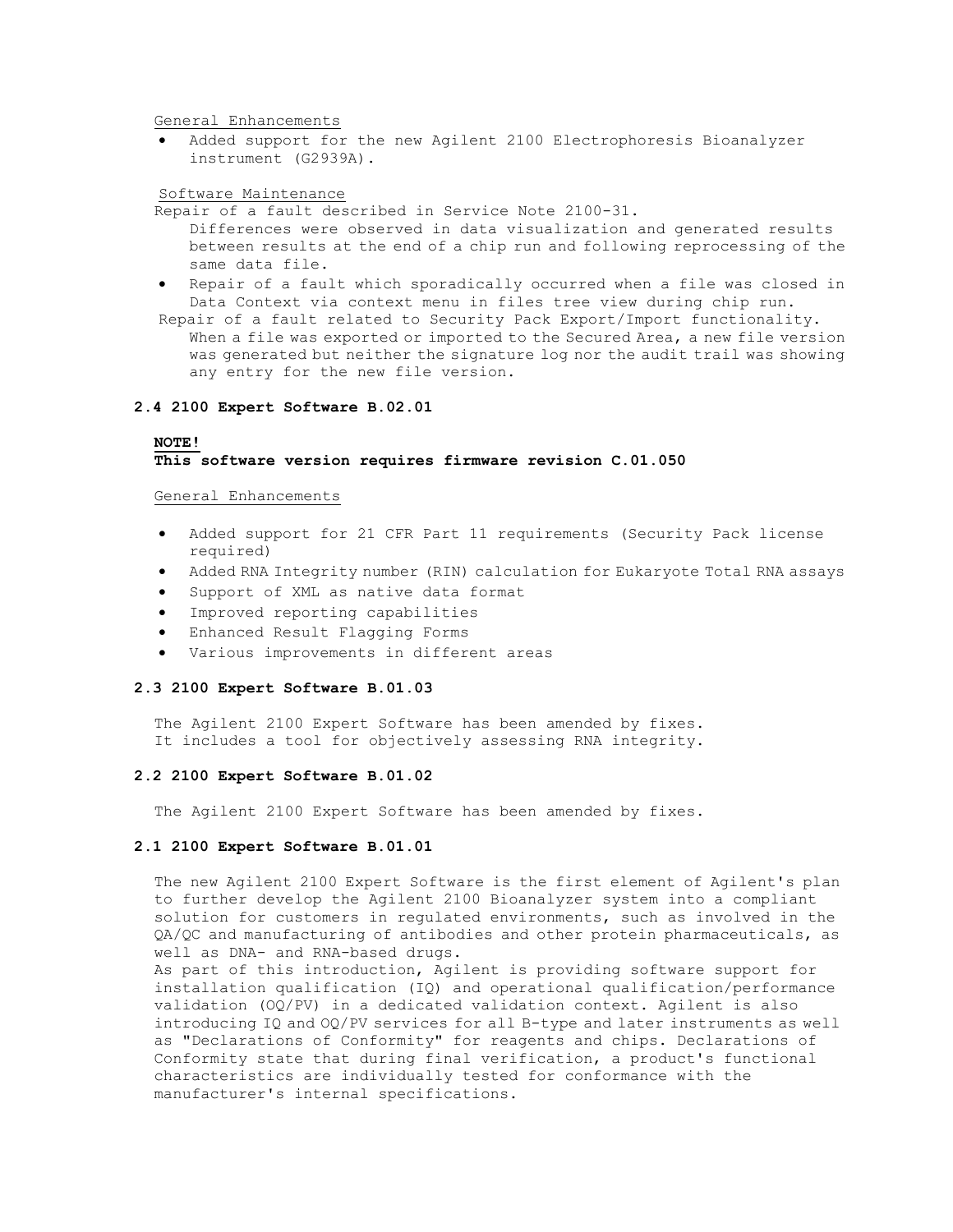Agilent next plans to introduce a security software pack, which will enable full 21 CFR Part 11 compliance, supporting-requirements such as electronic signatures, audit trails and user authentication.

The 2100 Expert Software also provides a consolidated platform for all Agilent 2100 Bioanalyzer assays i.e. DNA, RNA, protein and cell analysis. Previously, two dedicated software modules were required for these types of analysis (Bio Sizing and Cell Fluorescence).

Additional software enhancements include:

- improved integrator and manual integration capabilities;
- normal and advanced user modes;
- color-coded result flagging tool for electrophoresis assays;
- enhanced reporting, export and printing functions;
- customizable result tables and gel-like images;
- new and improved assays.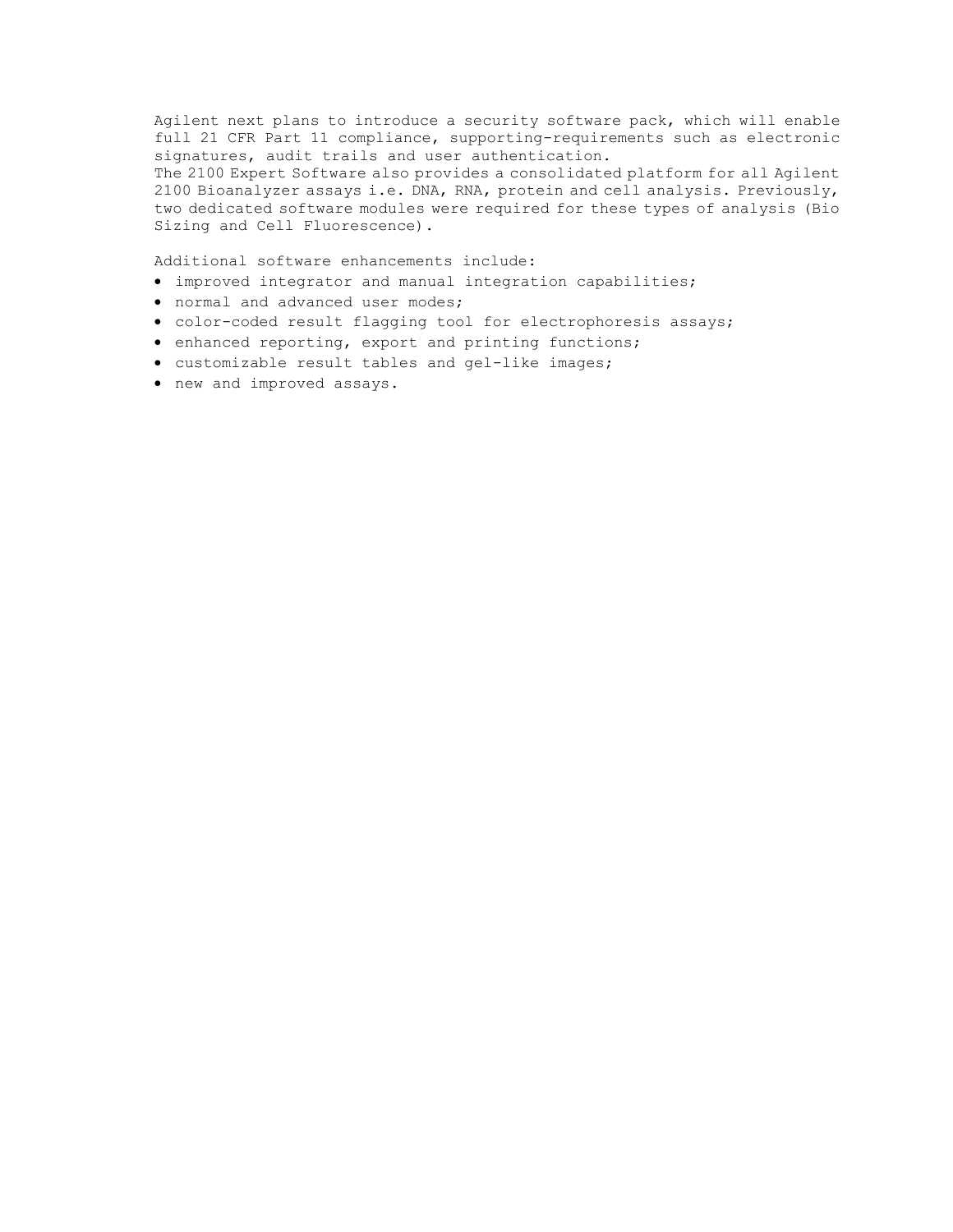---------------------------------------------------------------------- **3. System Configuration** ----------------------------------------------------------------------

#### **3.1 System Requirements**

The Agilent 2100 Expert Software is supported on specific bundle configurations (G2953CA). The Security Pack (G2949CA) is only supported with this Agilent bundle PC G2953CA. Other computers must meet the minimum requirements below.

3.1.1 PC Hardware (tested configuration)

| Processor: | CPU Intel® i5-6300U or higher                           |
|------------|---------------------------------------------------------|
| Memory:    | 8 GB                                                    |
| Hard disk: | 20 GB free disk space                                   |
| Ports:     | 1-2 serial ports or one free USB port                   |
| Display:   | Resolution of 1280 x 1024 pixels                        |
|            | Settings exceeding 1920 x 1200 pixels are not supported |

Desktop as well as laptop configurations are supported with one or two instruments per PC, if one instrument is connected via RS-232 serial port.

3.1.2 Operating System requirements

This Agilent 2100 Expert Software version was tested to run on: • Microsoft © Windows 10 with **English (US)** regional settings

For a system upgrade from a Windows XP PC to a Windows 7/10 PC (using a USB connection), it is necessary to purchase the correct USB-to-serial adapter cable as discussed in 3.4. The previous (blue/silver) adapter cable is not compatible with Windows 7 or 10.

### **3.2 Instrument Requirements**

• Agilent 2100 Bioanalyzer instruments running the corresponding firmware (see note below) required for proper operation of the 2100 Expert Software.

**NOTE!**

```
Software version B.02.11 requires firmware revision C.01.069
Software version B.02.10 requires firmware revision C.01.069
Software version B.02.09 requires firmware revision C.01.069
Software version B.02.08 requires firmware revision C.01.069
Software version B.02.07 requires firmware revision C.01.069
Software version B.02.06 requires firmware revision C.01.069
Software version B.02.05 requires firmware revision C.01.055
Software version B.02.04 requires firmware revision C.01.055
Software version B.02.03 requires firmware revision C.01.055
Software version B.02.02 requires firmware revision C.01.050
Software version B.02.01 requires firmware revision C.01.050
Software version B.01.03 requires firmware revision C.01.048
Software version B.01.02 requires firmware revision C.01.048 (*)
```
**\* (with upgrade to Series II Assays firmware revision C.01.053 is required and installed**.)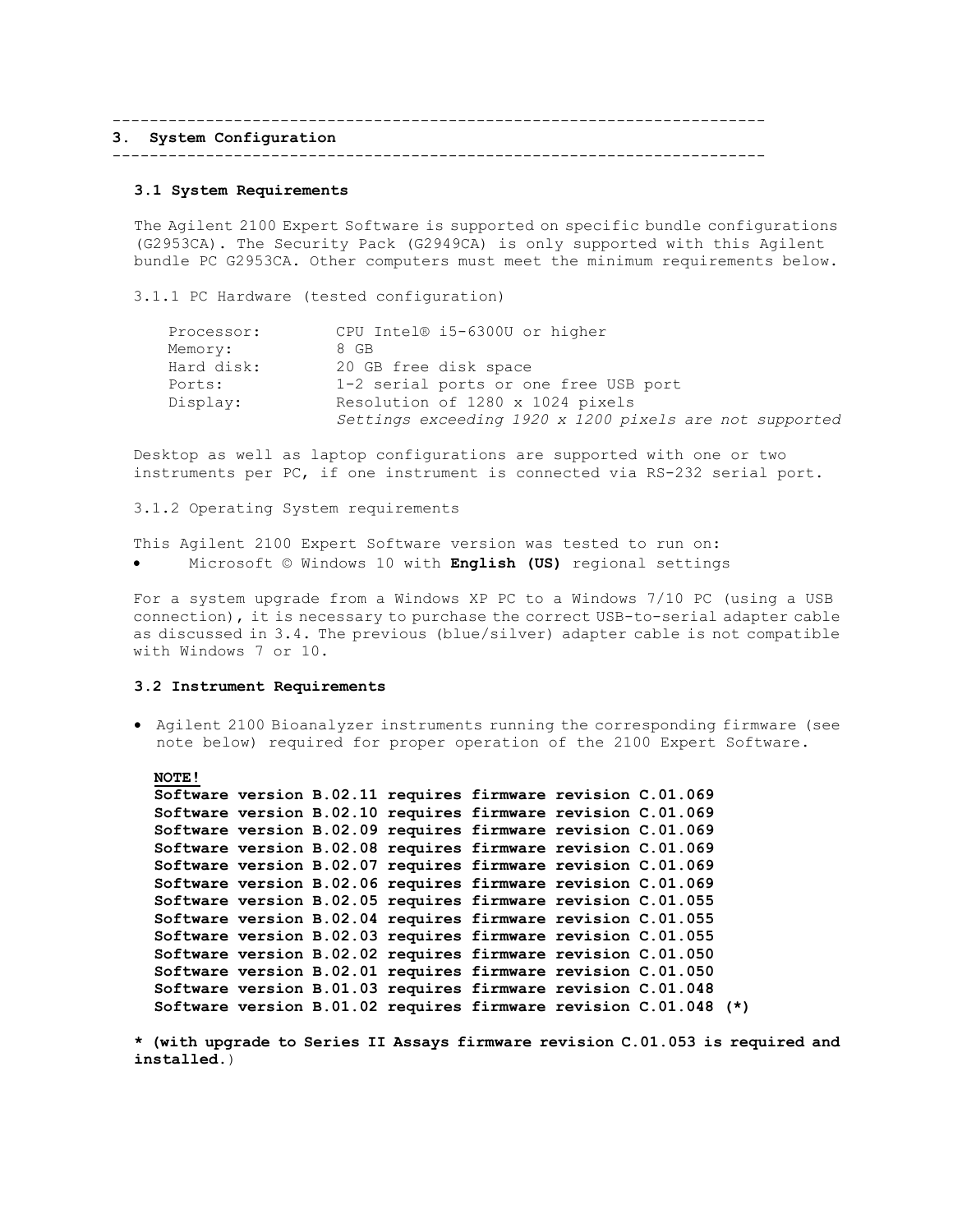# **3.3 Software Configuration**

#### • Screen Savers

Screen savers should not be used together with Agilent 2100 Bioanalyzer - 2100 Expert Software. Screen savers can cause undue loading of the CPU that may result in the loss of data from the instrument during data collection periods.

- Advanced Power Management (APM, ACPI) Advanced power management features of the PC BIOS must be disabled for systems that are connected to the Agilent 2100 Bioanalyzer. See the Installation Manual of your PC for more details.
- Any Energy Star compliant PC should have the Energy Save features disabled to prevent the loss of data during data collection periods. Problems may also be exhibited by I/O error with the instruments. I/O errors will result in the loss of data. They can be found in the system logbook.
- Regional Settings

Regional settings must be set to English (Unites States). In order to correctly set the regional settings, open the start menu and control panel to choose the category 'clock, language and region', then click on 'Change the date, time or number format. (Alternatively, click on 'Region and language' in the icons view.) In the 'Formats' tab, choose English (United States) from the drop-down list and click 'Apply'.

• Microsoft Office FindFast The MS Office FindFast tool has shown some negative impact on the data acquisition from the instrument if it happens to run simultaneously with a chip run. It needs to be disabled to guarantee that no data loss or interruption will occur.

• Display Defaults on Windows The default configuration for control of the display monitor is to "Show window contents while dragging". With this setting, the window is continually redrawn as a window panel is moved. For windows that have very complex graphics in them (such as a chromatogram with many peaks) the system can become so busy redrawing the window that it cannot process any other input. For example, a user might drag a graphics window to a new location with the mouse and see the window continue to move even after the mouse is no longer moving.

If this problem occurs on your system, you can change the control to draw only the outline of the window as it is moved instead of the full window. To change the setting under Windows XP, go to the "Start" button and select the "Control Panel". When the Control Panel is displayed, double click on "Display". In the Display control, select the "Appearance" tab. On that screen, click on the "Effects…" button. In the following form, make sure that "Show window content while dragging" is unchecked. The windows movement will now be much quicker, and there will not be a problem with the window continuing to move after the mouse has come to a stop.

• Large Fonts

If your display is setup to display information using large fonts some of the information on the screen may be hidden or obscured. Please use small fonts to make sure all information is properly displayed.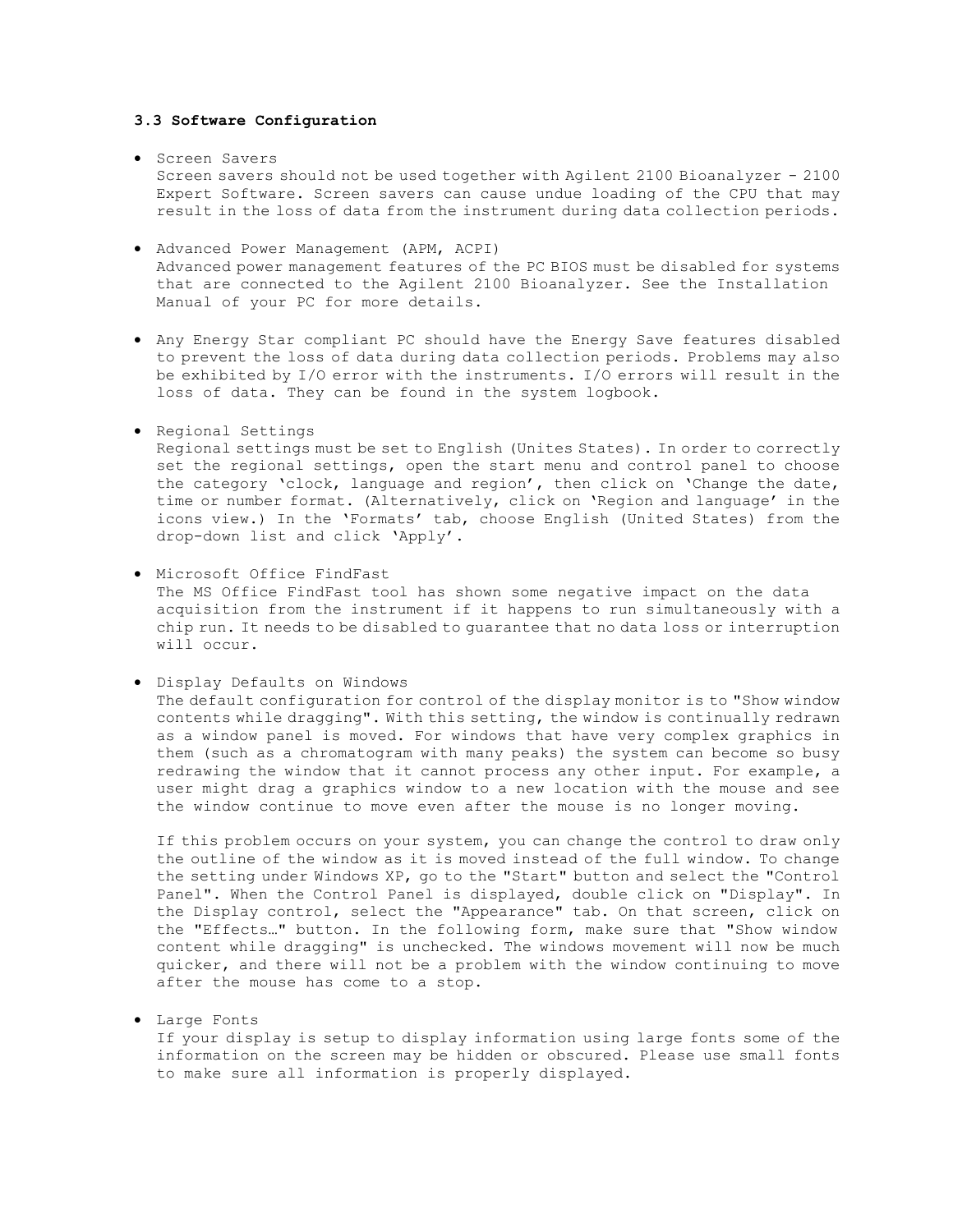• Certain anti-virus software and anti-spy-ware software have negatively impacted the performance of the 2100 Expert Software. Communication to the 2100 Bioanalyzer instrument might be disturbed and can lead to failed hardware diagnosis or stopped data acquisition. Please consider carefully to shut down anti-virus software and anti-spy-ware software while data are acquired by the 2100 Bioanalyzer system.

Microsoft Windows 10 built-in anti-virus program "Windows Defender" is supposed to be compatible with this software.

#### **3.4 USB to Serial Adapter**

On all Agilent 2100 Expert Software Laptop bundles (G2953CA) a required driver to operate the supplied USB-to-Serial adapter comes pre-installed.

Start working with your system after the following steps:

- 1. Physically connect the 2100 Bioanalyzer instrument and the laptop by using the USB-to-Serial adapter cable and the standard Serial RS-232 cable.
- 2. Turn on the 2100 Bioanalyzer instrument and the laptop.

3. The 2100 Expert Software must be opened and the correct COM port must be selected in the Instrument Context.

For third party computers without a serial port the use of the Agilent USB-to-Serial adapter (Part-No.: 5188-8031) is an option to control an Agilent 2100 Bioanalyzer instrument. Only the above specified adapter in combination with a given driver is supported. The USB-to-Serial adapter cable requires the installation of a driver. It needs to be connected via an USB port of the PC and emulates a serial port.

The driver can be found on this software USB floppy drive in the following directory:

# **<UFD>:\Support\Driver\5188-8031\CDM21228\_Setup.exe**

Install the driver **prior** to connecting the adapter and the 2100 Bioanalyzer instrument and proceed as described below.

- 1. Close the 2100 Expert Software.
- 2. Execute the installation program of the driver and follow the instructions. Reboot the operating system.
- 3. Physically connect the 2100 Bioanalyzer and the laptop by using the USB-to-Serial adapter cable and the standard Serial RS-232 cable.
- 4. Open 2100 Expert Software and select the correct, new COM port in the Instrument context.

The serial port and the assigned COM port number are also visible from the Microsoft Windows device manager.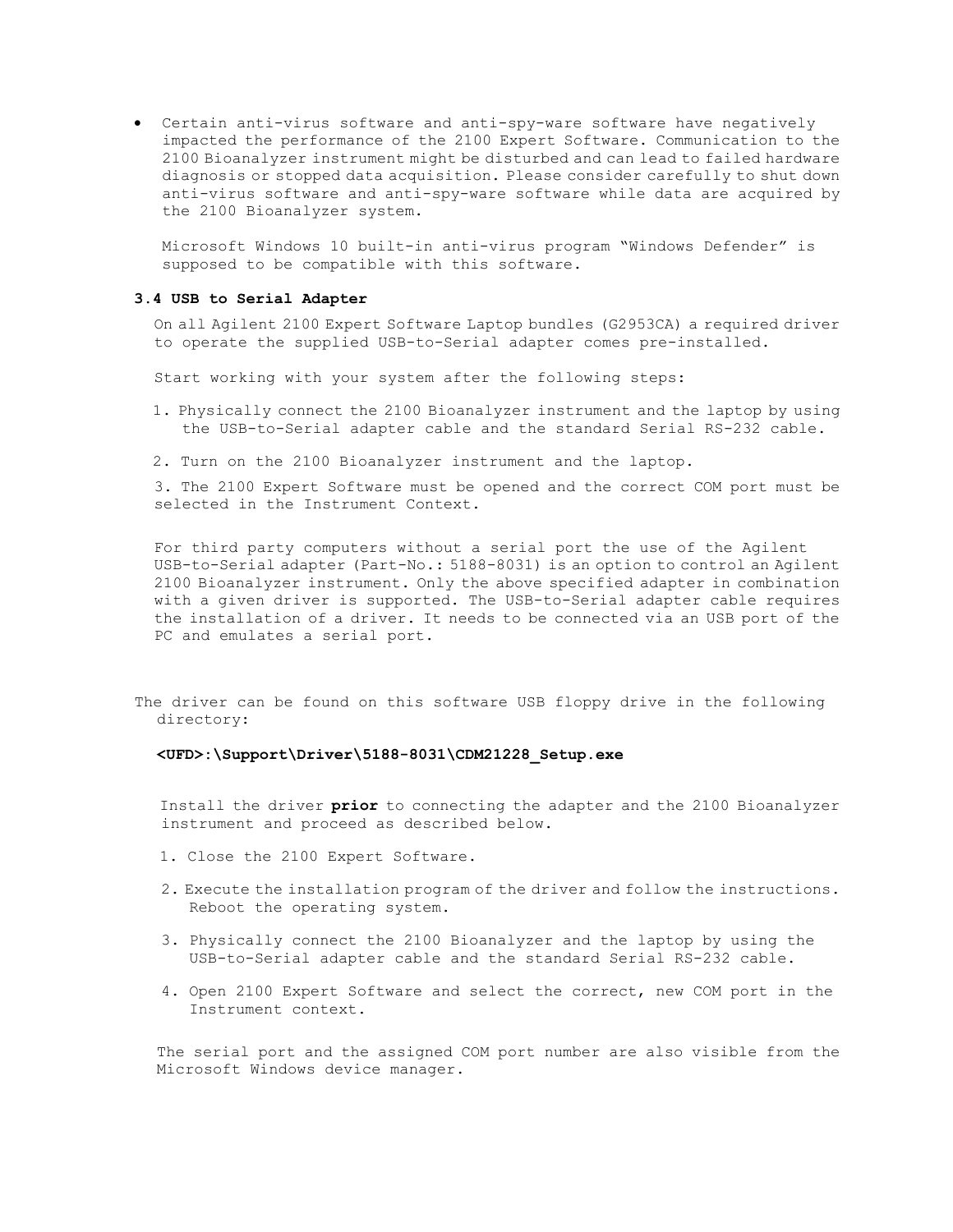#### **NOTE!**

Please do **NOT** use the driver provided on a CD together with the cable delivery. Instead use only the driver distributed on **THIS** 2100 Expert Software UFD!

# **3.5 Environment Checker**

The "Environment Checker" is a tool that performs an upfront scan of important settings for the 2100 Expert Software, such as:

- Software elevation process (Security Pack only)
- Default printer settings
- Printer margin settings
- Regional settings
- Display resolution settings
- USB/Serial adapter configuration

At the launch of the 2100 Expert Software, these tests will be performed every time. If the software finds a mismatch to the required configuration, it will show a warning/error panel and provide guidance.

| Test                |                                | Information                                         | Help                |
|---------------------|--------------------------------|-----------------------------------------------------|---------------------|
|                     | Software Elevation test        | Software is running with administrative privileges. |                     |
| <b>Printer test</b> |                                | No printers are installed.                          |                     |
|                     | Default Printer Margins test   | Printer margins are correct.                        | $\boldsymbol{\eta}$ |
|                     | Regional Settings test         | Regional Settings are set to English (US).          |                     |
|                     | <b>Display Resolution test</b> | Display resolution within limits.                   |                     |
|                     | <b>USB</b> configuration test  | No Bioanalyzer connected: Communication not tested. |                     |

Click the book icon showing "?" to access the software help pages for further explanation on how to mitigate the issue that is being observed.

Note: If the Security Pack is active on your PC, changes to settings need to be made for the generic "2100System" user account.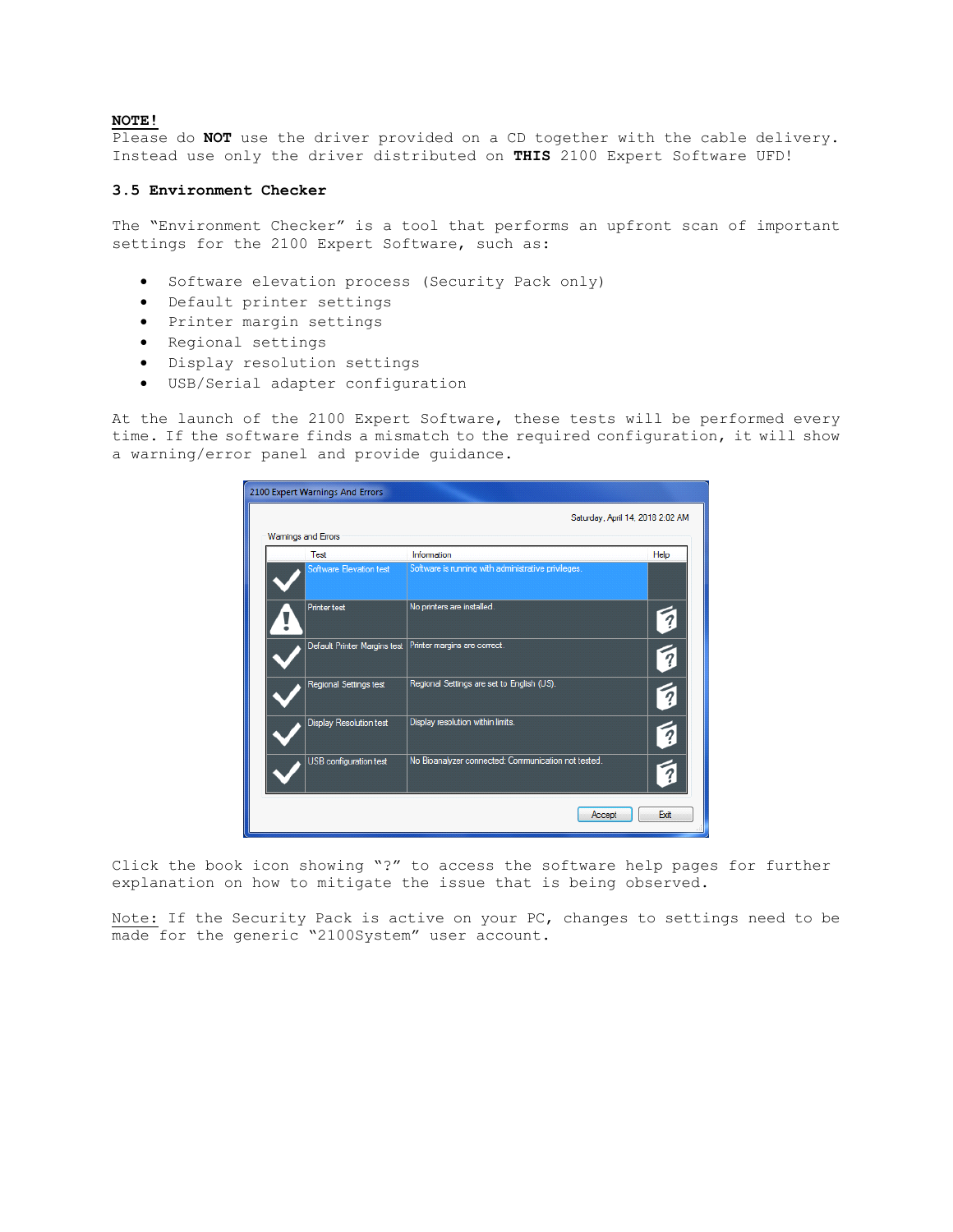---------------------------------------------------------------------- **4. Getting Help** ----------------------------------------------------------------------

#### **4.1 Using Online Help**

Agilent 2100 Bioanalyzer - 2100 Expert's online Help system is compatible with the Windows Help subsystems. The Agilent 2100 Bioanalyzer - 2100 Expert Help file contains all the information you'll need to operate your 2100 Bioanalyzer system.

To access the Online Help, select Help from the Agilent 2100 Bioanalyzer - 2100 Expert menu bar, then Contents and Index from the drop-down menu.

To acquire information about your screen mode and printer type, select System Info from the About screen.

### **4.2 Online Help with Security Pack**

To access the Online Help under Security Pack, select Help from the Agilent 2100 Bioanalyzer - 2100 Expert menu bar, then **Contents and Index** from the drop-down menu.

The online help content of the Security Pack differs from the standard 2100 Expert online help. It contains additional information about functions and features of the Security Pack.

#### **4.3 Getting Support**

Agilent Technologies is committed to providing a reliable, high-quality product that is easy to use.

*Documentation:*

In your "Installation and Safety Manual" that comes with the instrument, you will find help on system installation and 2100 Bioanalyzer instrument hardware specifications.

For more in-depth system information, refer to the user guide on the USB floppy drive. You will also find a troubleshooting chapter on the USB floppy drive, dealing with hardware as well as application related problems and how to solve them.

*Customer Support Team:* However, if you have any problem installing or using the 2100 Bioanalyzer, we want to know about it and help you.

Please contact your local Agilent Technologies Customer Care Center to get support on 2100 Bioanalyzer related questions (for details please visit the following web page: <https://www.agilent.com/en/contact-us/page>). Agilent Technologies also provides electronic support through the World Wide Web.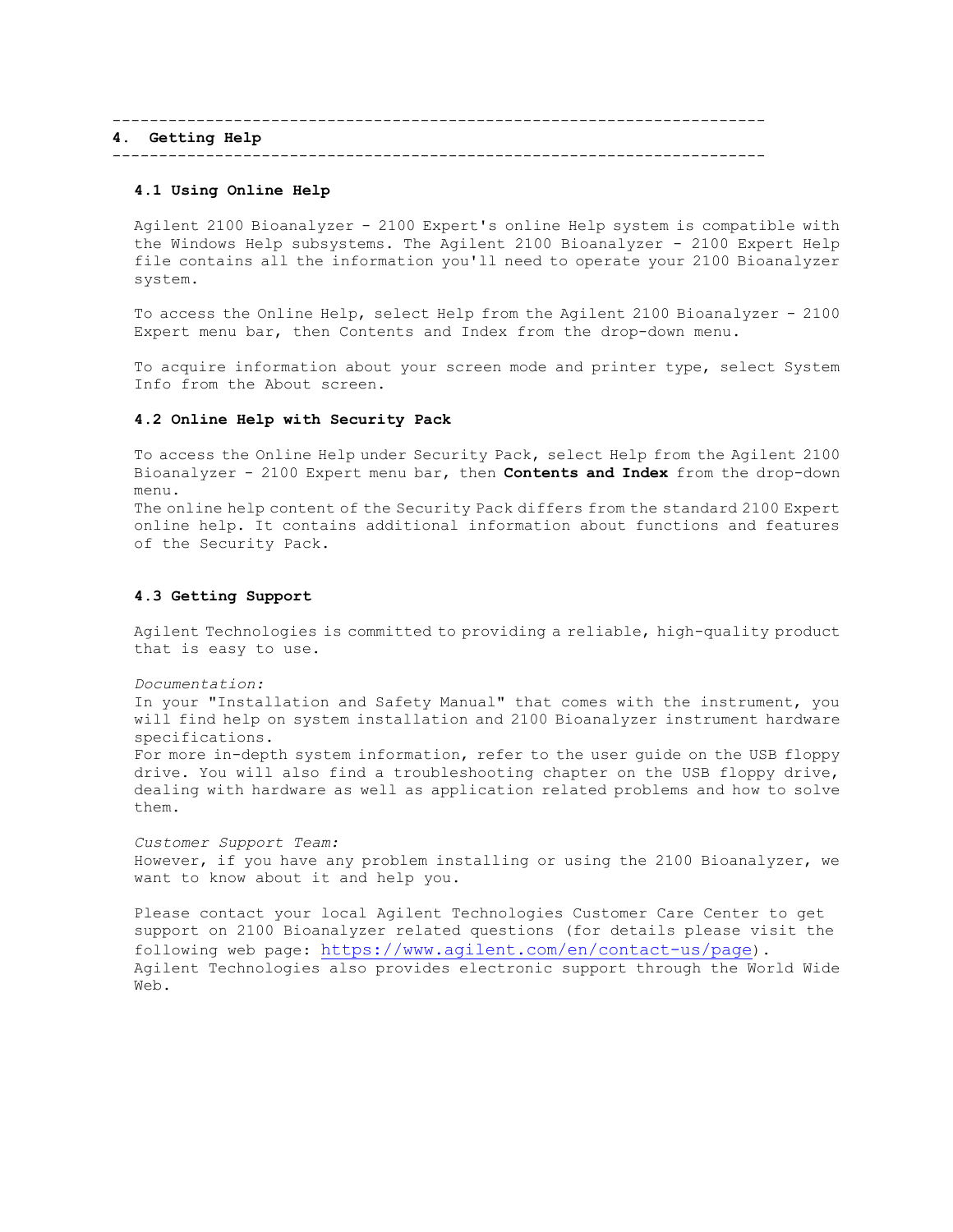In any communication with the support team please clearly state the following:

- The product name and version number.
- Your name, address, e-mail address and telephone number.
- Your hardware and software configuration. Go to the Help->About dialog to get your diagnostic information.
- The serial number of your instrument.
- A description of the problem, and what you were trying to do when the problem occurred.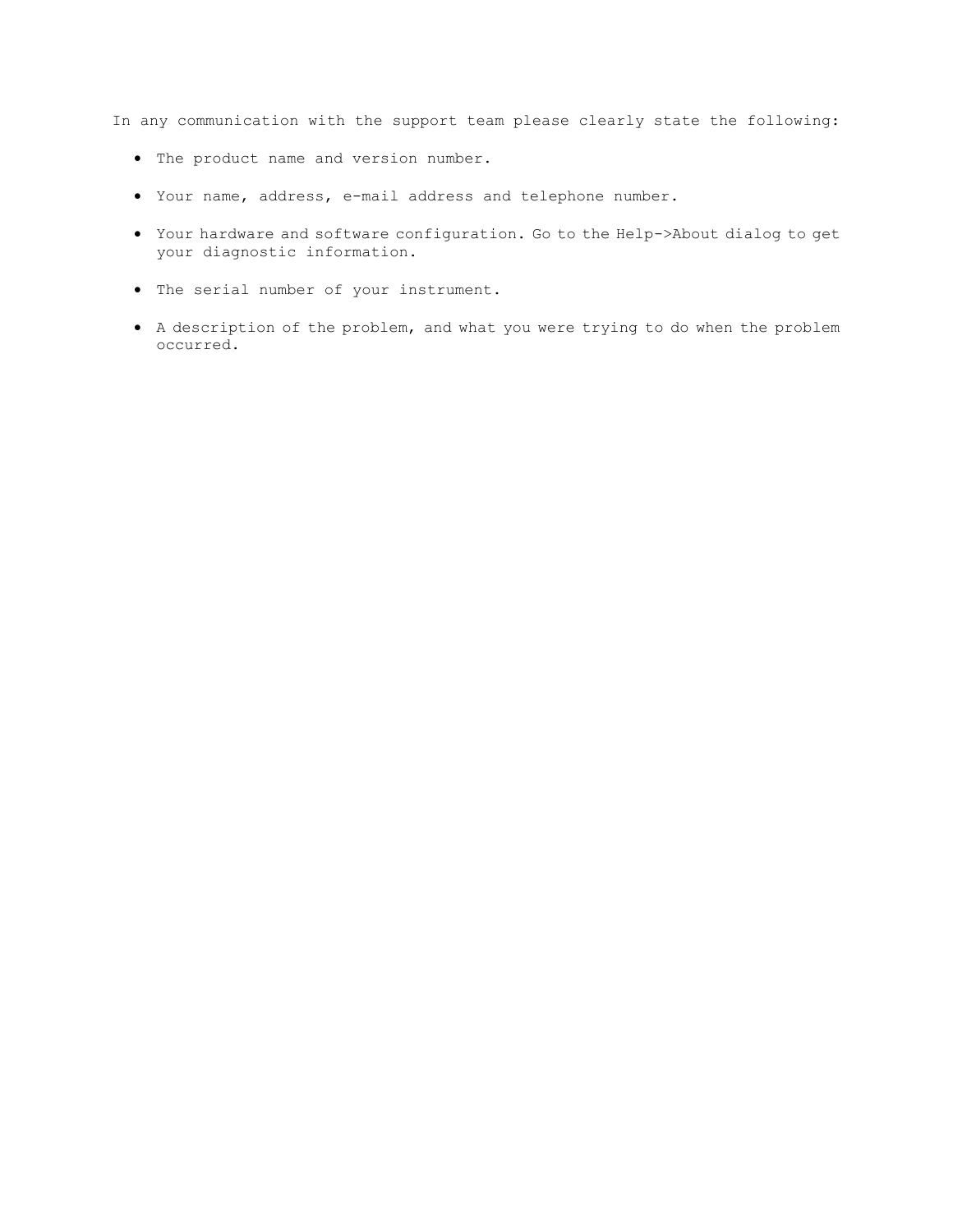# ---------------------------------------------------------------------- **5. Software Installation and Setup** ----------------------------------------------------------------------

### **5.1 Installation Instructions**

The 2100 Expert installation program SETUP.EXE is a Microsoft Windows application. You must have Windows 10 installed prior to installing 2100 Expert Software. To install this application, perform the following steps:

- 1. Start Microsoft Windows, if you haven't already done so.
- 2. Before installing please make sure you have the appropriate rights to install the software on your computer. You need to have an account with **administrative rights** to successfully install all needed components.
- 3. Insert the UFD with the 2100 Bioanalyzer 2100 Expert Software Package into your USB port.
- 4. Close all running programs, including all instances of the 2100 Expert software.
- 5. From the Start menu, type in the search field:

# **D:\setup.exe**

(you will need to change the drive letter and the path in the command line above to match your current location).

- 6. Click on the OK button.
- 7. Follow the instructions given by the setup wizard for correct installation of the product.
- 8. If you are prompted to restart the PC after the setup, please use the same user account you used for the installation to log on to the PC after the reboot. This is necessary to guarantee the correct installation of the 2100 Expert Software.
- 9. After the software installation is finished, open the 2100 Expert Software once when still logged in with an administrative account.

#### **5.2. Registration**

To connect with an instrument, you need to add a license for that class of assays in the software and one to enable instrument control (regardless of how many instruments you want to control). You can open the "*License Administration Tool*" via the menu item "*Help/Registration...".*  In the dialog box navigate to the *"Add License*" tab, select *"Agilent 2100 Bioanalyzer*" as product. Then enter the instrument control license and electrophoresis license:

Always required: - 2100 *Instrument Ctrl license*: **xxxxxx - xxxxxxxx - xxxxxxx**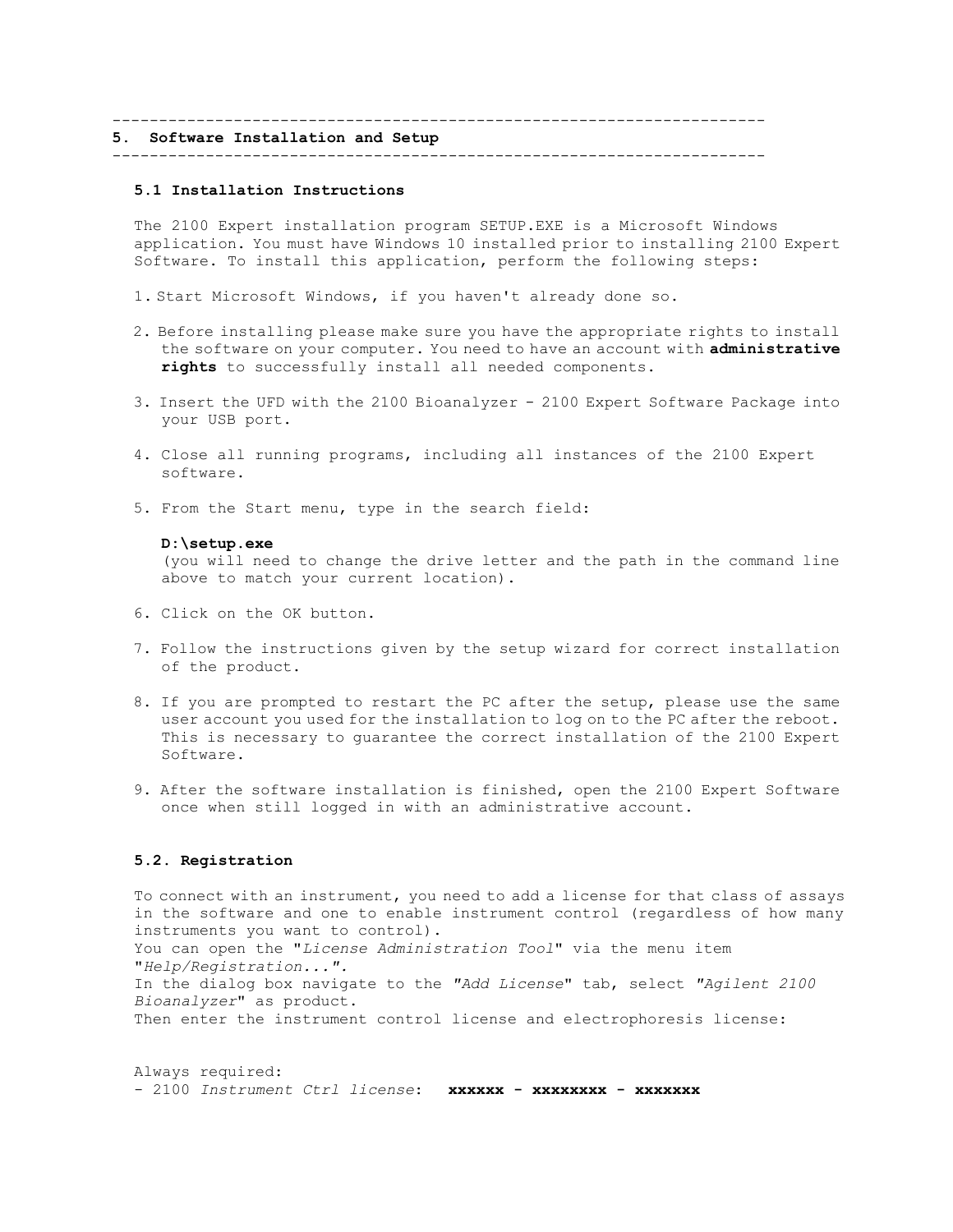Enter one or both: - 2100 *Electrophoresis license*: **xxxxxx - xxxxxxxx - xxxxxxx** - 2100 *Flow Cytometry license*: **xxxxxx - xxxxxxxx – xxxxxxx (obsolete)**

After entering each certificate press "*Add*" to store it permanently.

In order to install the Security Pack, you also need to install this license, which will trigger an additional set up process afterwards. This is typically done by an Agilent engineer.

- *2100 Security Pack License*: **xxxxxx - xxxxxxxx - xxxxxxx**

# **5.3 Setting up the Security Pack with local users**

After adding the Security Pack license, the software will shut down and automatically launch another setup wizard after restart that will guide you through the setup of the Security Pack.

After the restart, please log on to the operating system using the **same** account that has been used to install the first part of the application.

This wizard will create a new local user account used internally by the application (*2100System*). In addition, you need to specify the initial administrator account for the 2100 Expert Software with Security Pack. You can either create a new, local *2100 Administrator* (recommended) or select an existing user. All other users of the 2100 Expert Software can be defined later by the *2100 Administrator* in the application itself. Beside the users the setup wizard creates a new directory on your PC called "*SecuredArea*". This part of the file system will be locked for normal users of that system. Only *2100 Administrators*  or *2100 Backup* operators can access this directory. The software will safe all created data in this directory and its sub folders.

After successful installation of the Security Pack you need to log on to the application in order to use it. For the first time you access the software please use the account you defined as initial *2100 Administrator*. No other user beside this will be able to start the application initially. Afterwards any user set up in the *System Context* as valid user of the 2100 Expert Software will be able to start the application.

### **5.4 How to setup Security Pack with domain users**

#### **Step-by-Step instruction:**

- Logon to the Windows operating system using an account from the domain that has administrator rights on the PC.
- Determine **or** create a **new** domain account that shall act as the "2100System" user within your installation. Please note: For compliance reasons, this user should not be an operator of the 2100 Expert Software at the same time.
- Enter the license keys as described in chapter 5.2
- After restart of the application, please enter the domain\2100System user into the appropriate fields of the dialog. Use the 'Browse…' button to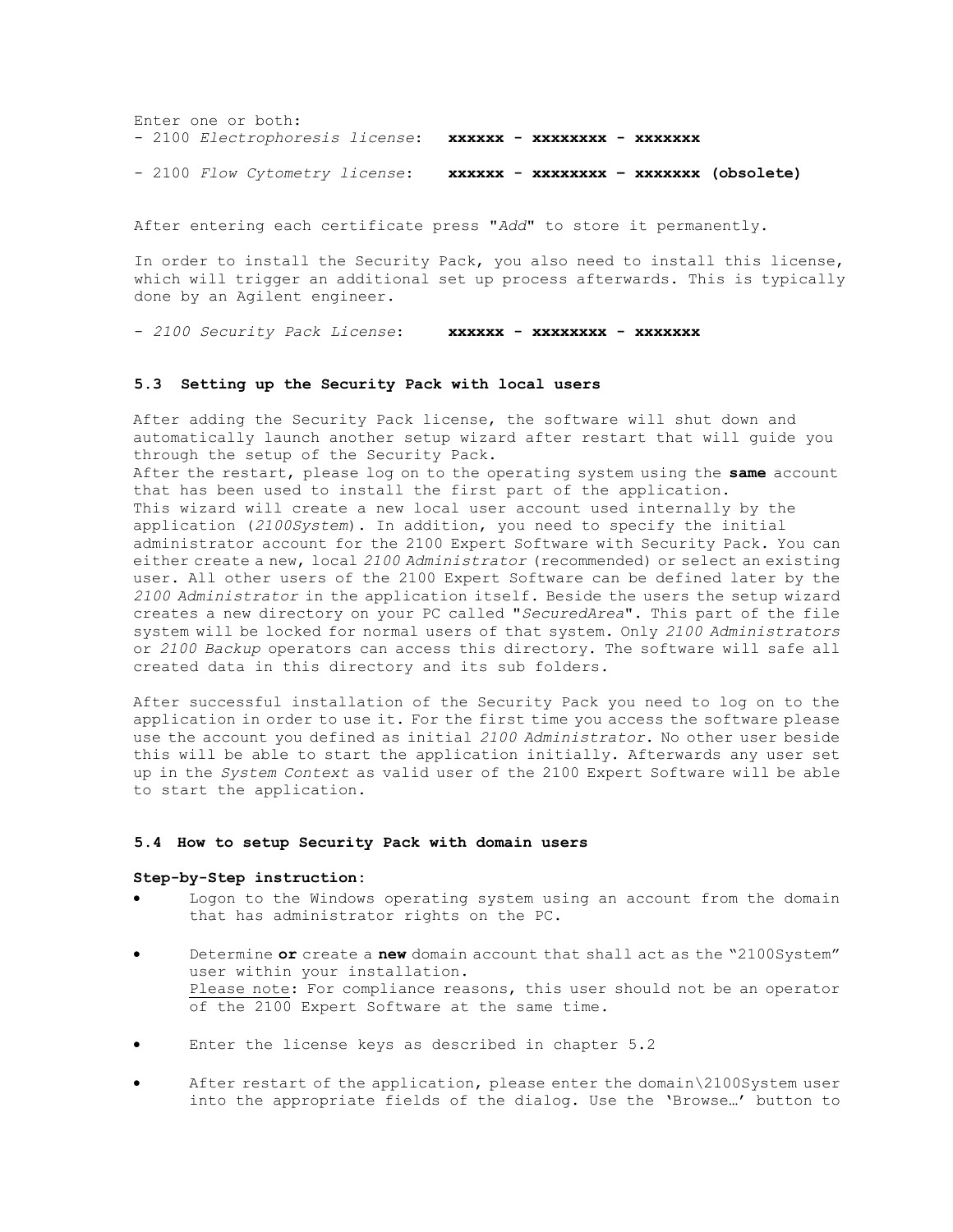select the account being used as the generic "2100System" account.

| <b>!</b> Security Pack Setup<br><b>b</b> 0                                                                                                                                                                                                                                                                   |        |  |  |  |
|--------------------------------------------------------------------------------------------------------------------------------------------------------------------------------------------------------------------------------------------------------------------------------------------------------------|--------|--|--|--|
| Create generic 2100 Expert user account                                                                                                                                                                                                                                                                      |        |  |  |  |
| This account will be used to run 2100 Expert in security mode.<br>You can either create a new local account or you can select an existing account.<br>If you want to use a domain account then this account must already exist.<br>Please ask your domain admininistrator to create such an account for you. |        |  |  |  |
| Use Existing User Account<br>Create New Local User Account                                                                                                                                                                                                                                                   |        |  |  |  |
| <b>Account Name</b>                                                                                                                                                                                                                                                                                          |        |  |  |  |
| 2100System                                                                                                                                                                                                                                                                                                   | Browse |  |  |  |
| Domain                                                                                                                                                                                                                                                                                                       |        |  |  |  |
| CABRILLO                                                                                                                                                                                                                                                                                                     |        |  |  |  |
| Password                                                                                                                                                                                                                                                                                                     |        |  |  |  |
|                                                                                                                                                                                                                                                                                                              |        |  |  |  |
|                                                                                                                                                                                                                                                                                                              | Next   |  |  |  |

- You can use any domain user account that fulfills the prerequisites described at the end of this chapter. Enter the password of the selected account and press the <Next> button.
- In the next dialog you are informed where the Secured Area directory will be installed on your local PC.

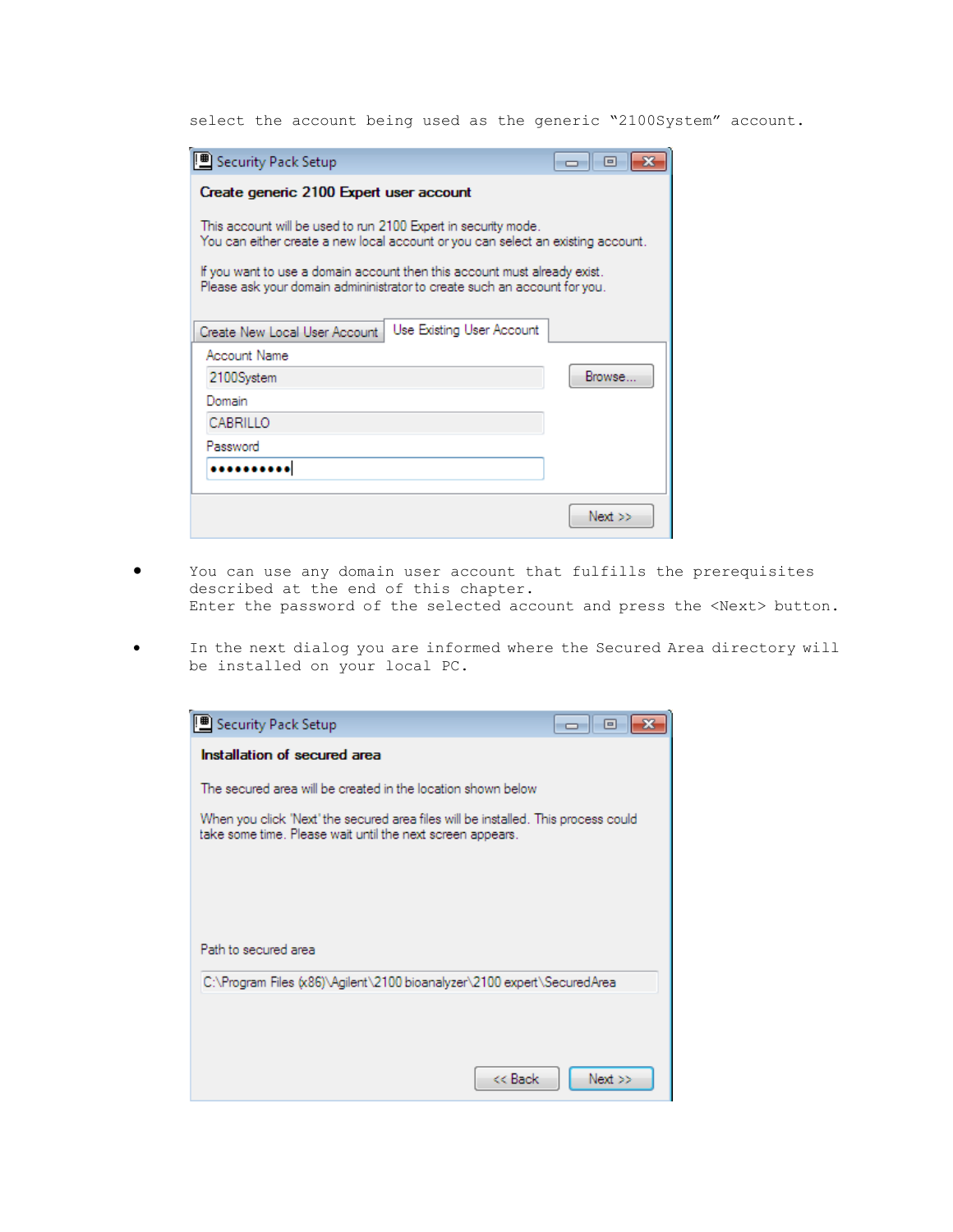Press <Next> to continue.

• Now the migration process starts.

If you want to migrate your current users and their roles within 2100 Expert, your system wide settings and as well your method and data files to your new 2100 Expert Software Version B.02.09, then you should check the box besides "Migrate Security Pack" and select the location of the Secured Area backup directory.

| <u> ■</u> Security Pack Setup<br>$\Box$                                                                                                                                                                                                           |  |  |
|---------------------------------------------------------------------------------------------------------------------------------------------------------------------------------------------------------------------------------------------------|--|--|
| Migrate existing Security Pack backup                                                                                                                                                                                                             |  |  |
| Migration is the process of copying files from the backup location into the secured<br>area and recording it with logbook entries. Files that already exist in the new<br>secured area will not be overwritten. Users and Roles will be restored. |  |  |
| Migrating the secured area backup could take some time. Please wait until the next<br>screen appears.                                                                                                                                             |  |  |
| Migrate Security Pack                                                                                                                                                                                                                             |  |  |
| Browse<br>Secured File Area Backup Folder:                                                                                                                                                                                                        |  |  |
| << Back<br>Next                                                                                                                                                                                                                                   |  |  |

In the final dialog of the setup wizard you should set up the initial 2100 administrator, who can initially log on the 2100 Expert application and will then be able to set up the remaining 2100 Expert users in their desired role for the application.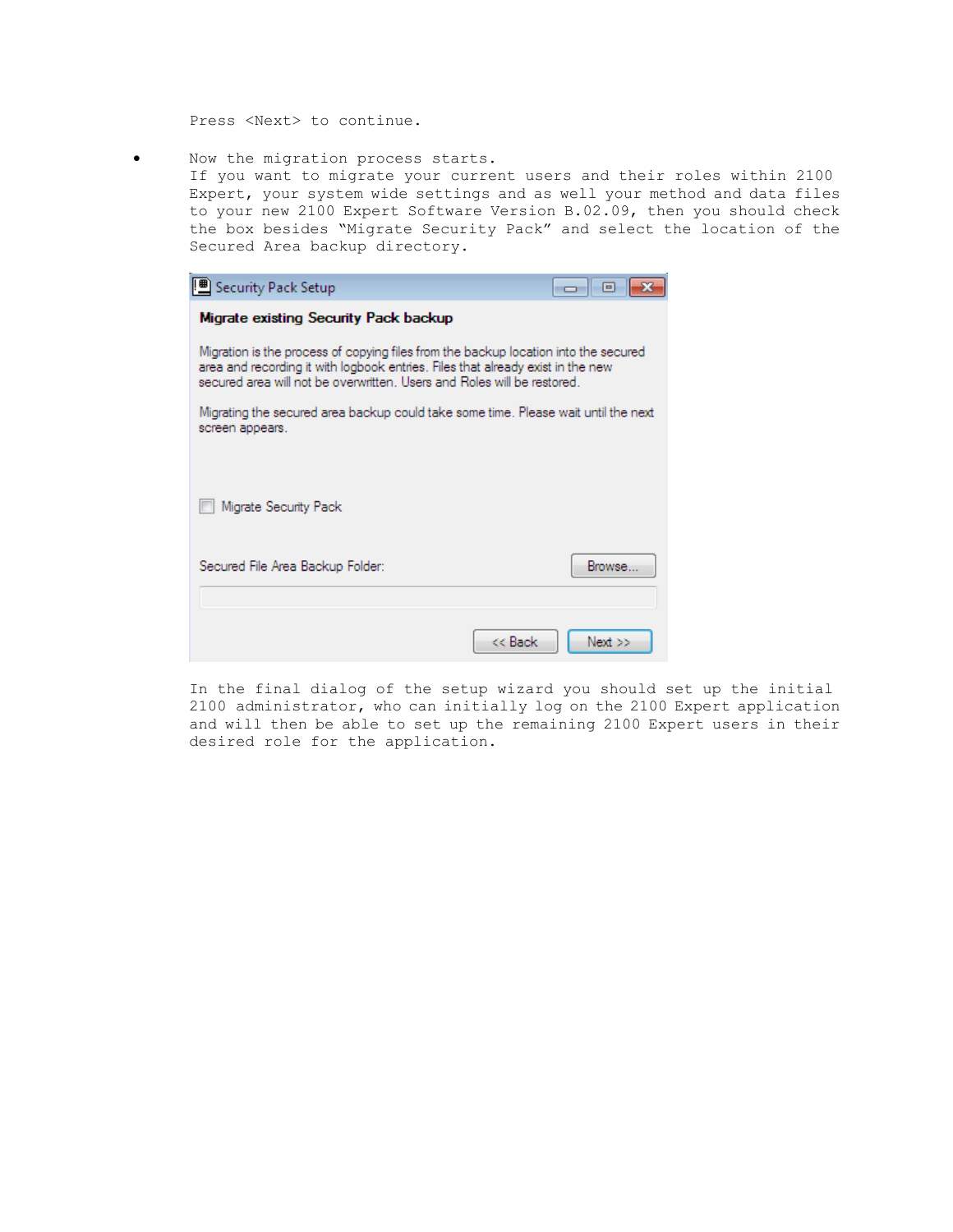| 9 Security Pack Setup                                                                                                                                                              | $\Box$   |  |  |  |
|------------------------------------------------------------------------------------------------------------------------------------------------------------------------------------|----------|--|--|--|
| Create initial 2100 Expert administrator account                                                                                                                                   |          |  |  |  |
| With this account you will be able to log on to and administer 2100 Expert in<br>security mode.You can either create a new local account or you can select an<br>existing account. |          |  |  |  |
| If you want to use a domain account then this account must already exist.<br>Please ask your domain admininistrator to create such an account for you.                             |          |  |  |  |
| Use Existing User Account<br>Create New Local User Account                                                                                                                         |          |  |  |  |
| <b>Account Name</b>                                                                                                                                                                |          |  |  |  |
| 2100admin                                                                                                                                                                          | Browse - |  |  |  |
| Domain                                                                                                                                                                             |          |  |  |  |
| CABRILLO                                                                                                                                                                           |          |  |  |  |
| Password                                                                                                                                                                           |          |  |  |  |
|                                                                                                                                                                                    |          |  |  |  |
| << Back                                                                                                                                                                            | Next     |  |  |  |

You can either create a new local account for this task or also assign it to an existing domain account. Use the 'Browse…' button to select the account being used as the 2100 Administration account.

• After the setup wizard has finished its tasks, you can log on to the 2100 Expert application using the 2100 administrator account specified in the previous step.

| 2100 expert - Logon |                                                                                      | w                         |  |
|---------------------|--------------------------------------------------------------------------------------|---------------------------|--|
|                     | Enter user name, password and select role that is valid<br>for the 2100 expert user. |                           |  |
|                     | User name:                                                                           |                           |  |
|                     | Full name:                                                                           |                           |  |
|                     | Password:                                                                            | ********                  |  |
|                     | Roles:                                                                               | 2100 Administrator        |  |
|                     | Log on to:                                                                           | AGILENT                   |  |
|                     |                                                                                      | Cancel<br>Option <<<br>OK |  |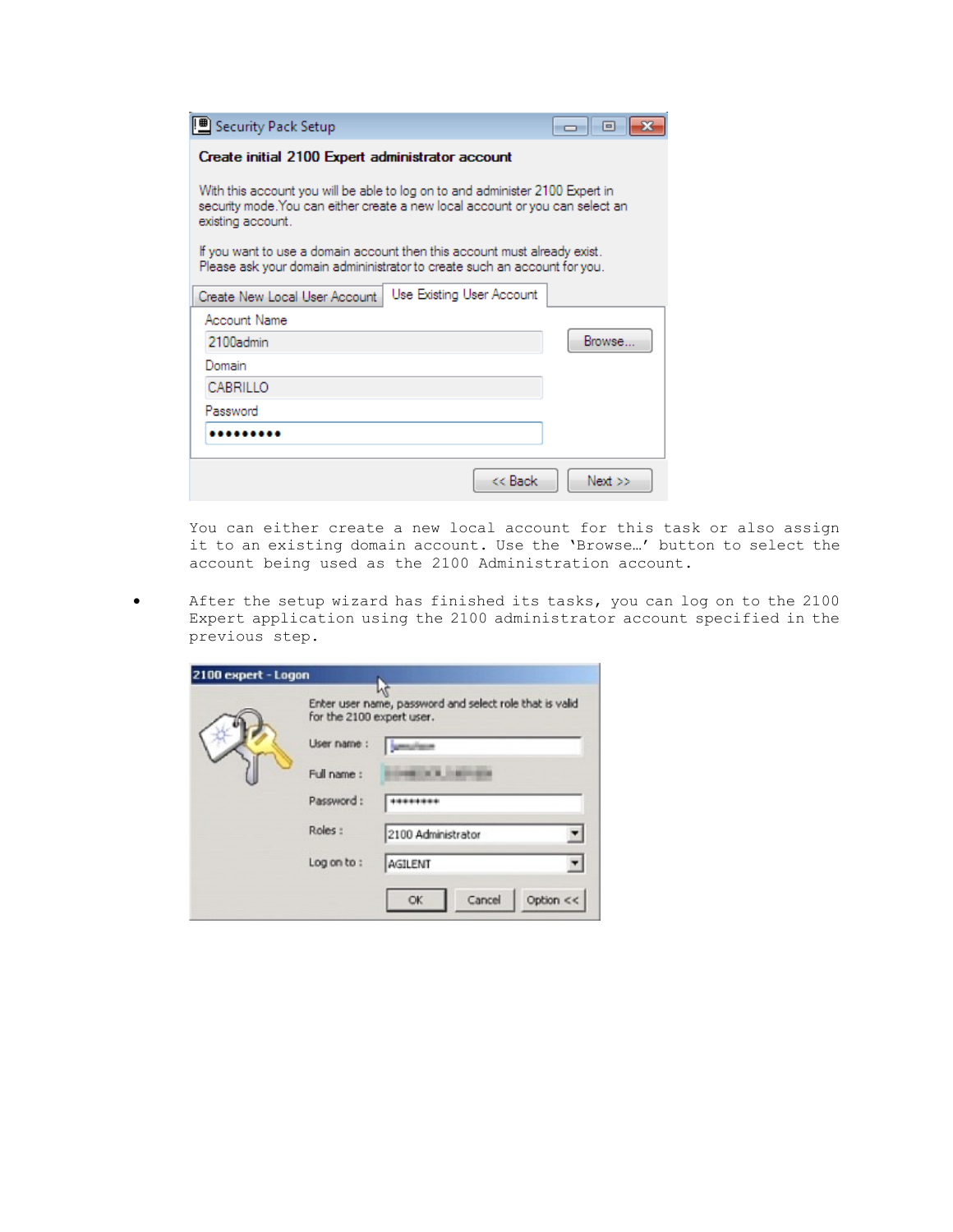!!! NOTE !!! NOTE !!! NOTE !!! NOTE !!! NOTE !!! NOTE !!!

# **Prerequisites for a domain 2100System account:**

In case you have multiple 2100 Bioanalyzer systems, you should consider using individual domain accounts as 2100System to prevent any issues due to user profile corruption within the domain. If a universal account must be used for all systems, implement settings that prevent a corrupted locally cached user profile from synchronizing back into the domain.

If you want to setup the 2100System account as a domain user it should fulfill the following prerequisites:

- should be a default domain user, with administrative rights on the PC and the account should be a full domain account.
- "User must change password at next logon" should be disabled.
- "Password never expires" should be enabled.
- server cached user profile should be disabled for this "domain/2100System" user to prevent corruption if used on multiple systems.

| <b>Electric Properties</b>              | $?$ $\times$    |
|-----------------------------------------|-----------------|
| General   Member Of   Profile           |                 |
| and an                                  |                 |
| Full name:                              |                 |
| Description:                            |                 |
| User must change password at next logon |                 |
| User cannot change password             |                 |
| Password never expires                  |                 |
| Account is disabled                     |                 |
| Account is lacked out                   |                 |
|                                         |                 |
|                                         |                 |
|                                         |                 |
|                                         |                 |
|                                         |                 |
|                                         |                 |
| OK                                      | Cancel<br>Apply |

# **Important notice**:

The generic 2100System account requires a printer to be setup. If this is not the case, certain software operations, like "result flagging", will lead to a software crash.

In order to setup the printer for the 2100System account, log on to the Windows operating system as the 2100System account, then setup a default printer in the "devices and printers" menu.

# **Using domain network resources out of Security Pack**

If you want to use network resources from the domain (e.g. network printers)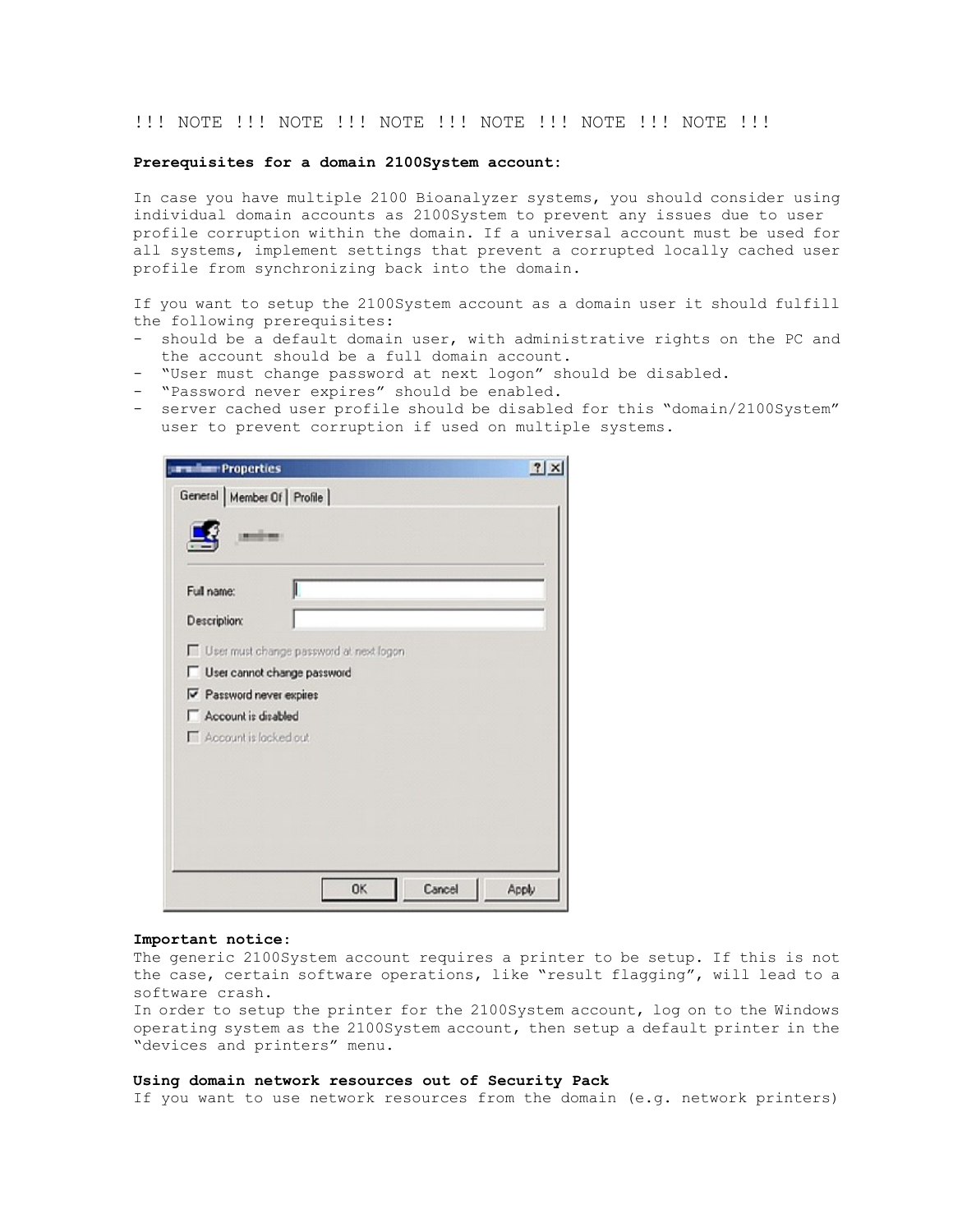out of the 2100 Expert application with Security Pack installed, then you must set up these resources for the used 2100System domain account on this PC. For example if you want to use a specific network printer from within 2100 Expert with Security Pack installed, then logon to Windows with the 2100System domain account specified during the setup of Security Pack. Add the network printer for this account and after successful installation of this printer, just log off from windows again.

Logon to windows again using the usual domain user account. From this point in time you should be able to print from within 2100 Expert with Security Pack to this network printer.

# **5.5 Uninstall Instructions**

If after installing Agilent 2100 Bioanalyzer - 2100 Expert Software, you find it necessary to remove the software from your computer, perform the following steps:

- **Note:** You must be logged on to the operating system with an administrative account and the 2100 Expert Software must be closed. All other users of the operating system must be logged off (reboot the PC if you are not sure).
- 1. Run the Windows Control Panel
- 2. Open the Programs and Features applet from Control Panel.
- 3. Select **Agilent Technologies 2100 Bioanalyzer - 2100 Expert** from the list of applications that can be uninstalled by Windows.
- 4. Click on the Add/Remove button to uninstall Agilent 2100 Bioanalyzer 2100 Expert Software.
	- **Note!**

**With 2100 Expert Security Pack B.02.09 or higher an automatic backup is created in the root directory of your installation once the 2100 Expert software is being uninstalled. If the default installation directory was used, the backup will be created in C:\SecuredArea.bak**

5. For complete Security Pack uninstallation: After the uninstallation of the 2100 Expert Software, click on the Add/Remove button to uninstall **Agilent 2100 Bioanalyzer - 2100 Expert Secured Area**.

#### **5.6 obsoleted**

#### **5.7.1 Secured Area Migration from B.02.08(SR3) to B.02.09 or higher**

#### **Note!**

**As for all updates, it's a good idea to have an actual backup of your system and your data PRIOR to the migration.**

Please contact your local Agilent representative if you if you need assistance with migration of the Secured Area to 2100 Expert B.02.11. Previously, the external tool "ExtractUsersAndRoles.exe" was required for a successful migration to version B.02.10. The tool needs to be run while the 2100 Expert Secured Area is still installed. The migration process is described in detail in the Migration Note (G2938-90161).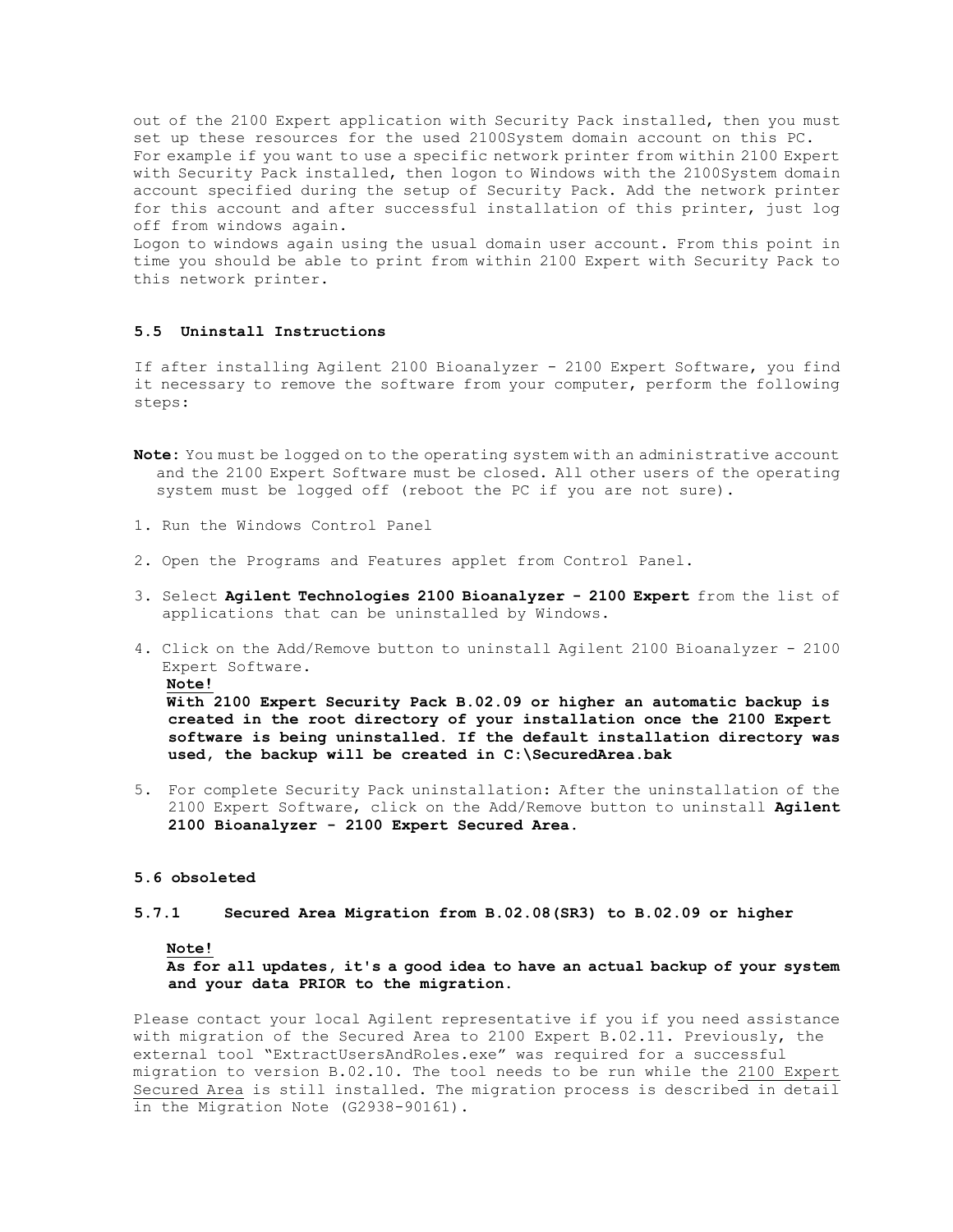Make sure to follow the details in the Migration Note (G2938-90161):

- 1. Archive existing method and data files from your current installation
- 2. Copy the "ExtractUsersAndRoles.exe" tool into the \Secured Area\System directory
- 3. Uninstall the 2100 Expert B.02.08 Software using the control panel
- 4. Execute the "ExtractUsersAndRoles.exe" from the \Secured Area\System directory
- 5. Uninstall the 2100 Expert Secured Area using the control panel
- 6. Create a backup of the Secured Area directory
- 7. Install the new 2100 Expert Software Version and migrate from your backup directory, created in the previous step.
- 8. De-archive your previous files

# **Note!**

# **After launching the 2100 Expert Software, de-archive your method and data files from your archive directory.**

It is recommended to choose the Agilent IQ-service or alternatively to run the build in Software-IQ from the verification context, if this fulfills your internal software update policy.

#### **5.7.2 Secured Area Migration between PCs**

### **Note!**

**As for all updates, it's a good idea to have an actual backup of your system and your data PRIOR to the migration.**

At this stage, it needs to be distinguished between a migration with previous uninstallation of the current Secured Area or an additional installation on a second PC from an existing backup.

#### For 2100 Expert Software migration from an existing backup:

If you want to migrate from an existing backup, it needs to be clarified upfront this migration process, if the users & roles information is included in your previous backup. In the past the external tool "ExtractUsersAndRoles.exe" was used to create a file "UsersAndRoles.xml" that contains this information.

If you have the information included in your backup, you can procced with the on-screen instructions during the installation as described above.

In case you have any doubts about the process, please contact your Agilent Support Team.

# For 2100 Expert B.02.09 or higher with uninstallation on the current PC:

- 1. Archive existing method and data files from your current installation.
- 2. Uninstall the current 2100 Expert Software using the control panel.
- 3. A backup will be automatically created upon uninstallation in the root directory of your installation. Per default this should be "C:\SecuredArea.bak". This could be copied on an external hard drive.
- 4. Uninstall the 2100 Expert Secured Area using the control panel.
- 5. Install the new 2100 Expert Software version and migrate from your backup directory, created in the previous step.
- 6. De-archive your previous files and methods.